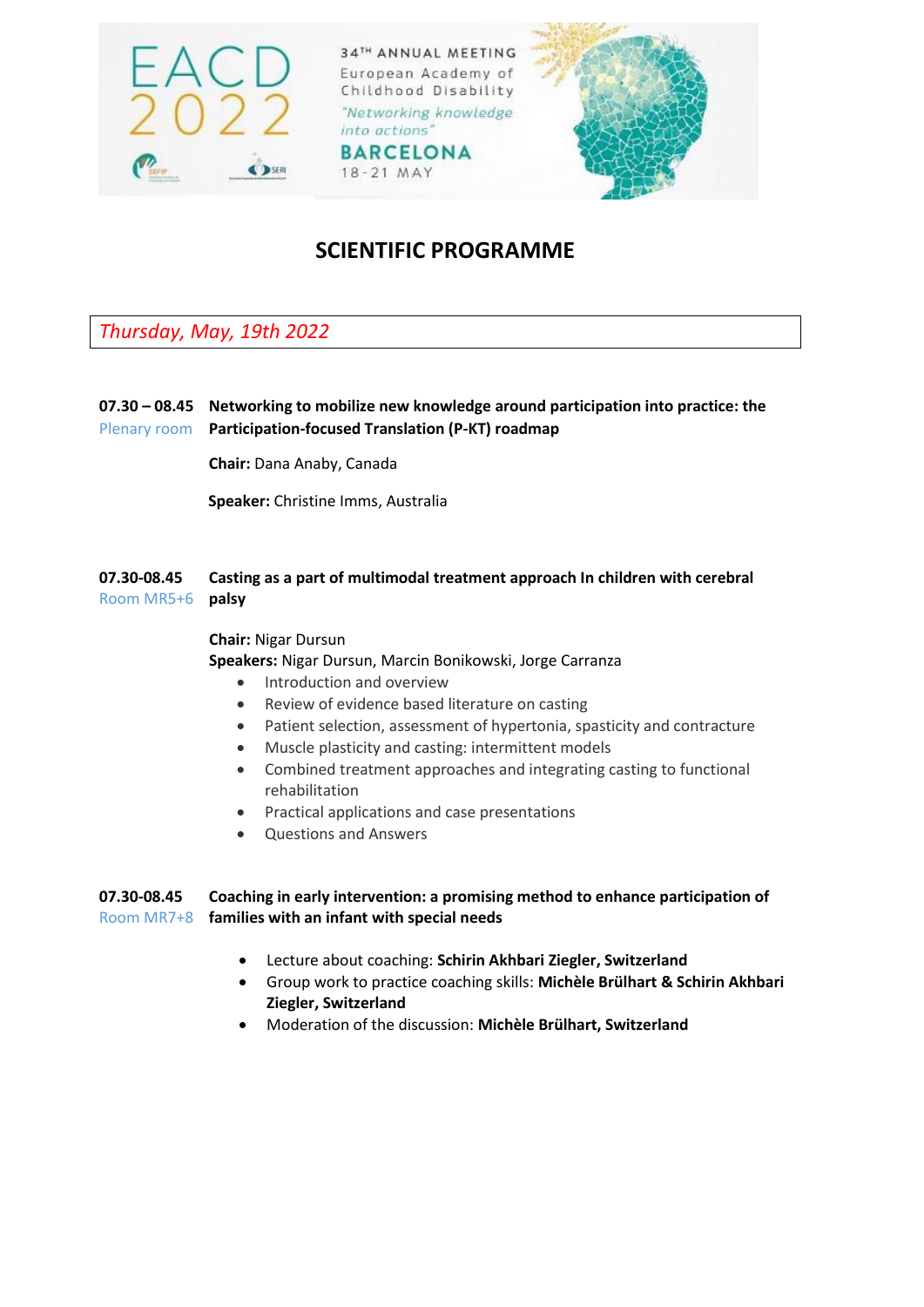

#### **07.30-08.45 Feasibility analysis of technologies for rehabilitation in children** Room MR14 **Chair:** Giuseppina Sgandurra, Italy

- Introduction**. Giuseppina Sgandurra , Italy**
- Framework of feasibility analysis of technologies for rehabilitation in clinics and for tele-rehabilitation. **Giuseppina Sgandurra, Italy**
- Engineer perspective in the design and use of technologies. **Silvia Filogna**, **Italy**
- Feasibility of CareToy and Tele-UPCAT system. **Elena Beani, Giuseppina Sgandurra, Valentina Menici, Italy**
- Feasibility of market ready systems. **Elena Beani, Clara Bombonato, Italy**
- Practical session on how to design dedicated questionnaires

#### **07.30-08.45 Transición a la edad adulta / Transition to adulthood**

#### Room MR12+13

**Moderadora**: Rosa Fernández, España

- Funcionamiento y participación en la vida de adulta de las personas con PC. **Mariano LLoria, España**
- Implementación de PCP y Buenos Apoyos. **María Requena, España**
- La persona adulta con PC. Cambios en la vida familiar. **Ángela Blasco, España**
- Proyecto de vida en primera persona. **Amaia Zuazua del Estal, España**

## **07.30-08.45 Evidence-based Clinical Practice Guidelines for Cerebral Visual Impairment** Room MR2 **– EACD Consensus project**

- **Chair**: Naomi Dale **Speaker:**  Serena Michieletti Corinna Bauer Alison Salt Els Ortibus
	- Programme
	- Introduction and overview of the project
	- Definition, screening, assessment and diagnosis and classification/ subtyping of CVI
	- Systematic review and results
	- Clinician needs for guidelines
	- Clinical consensus methods and results
	- Integration of evidence and clinical consensus and next steps
	- Questions and Answers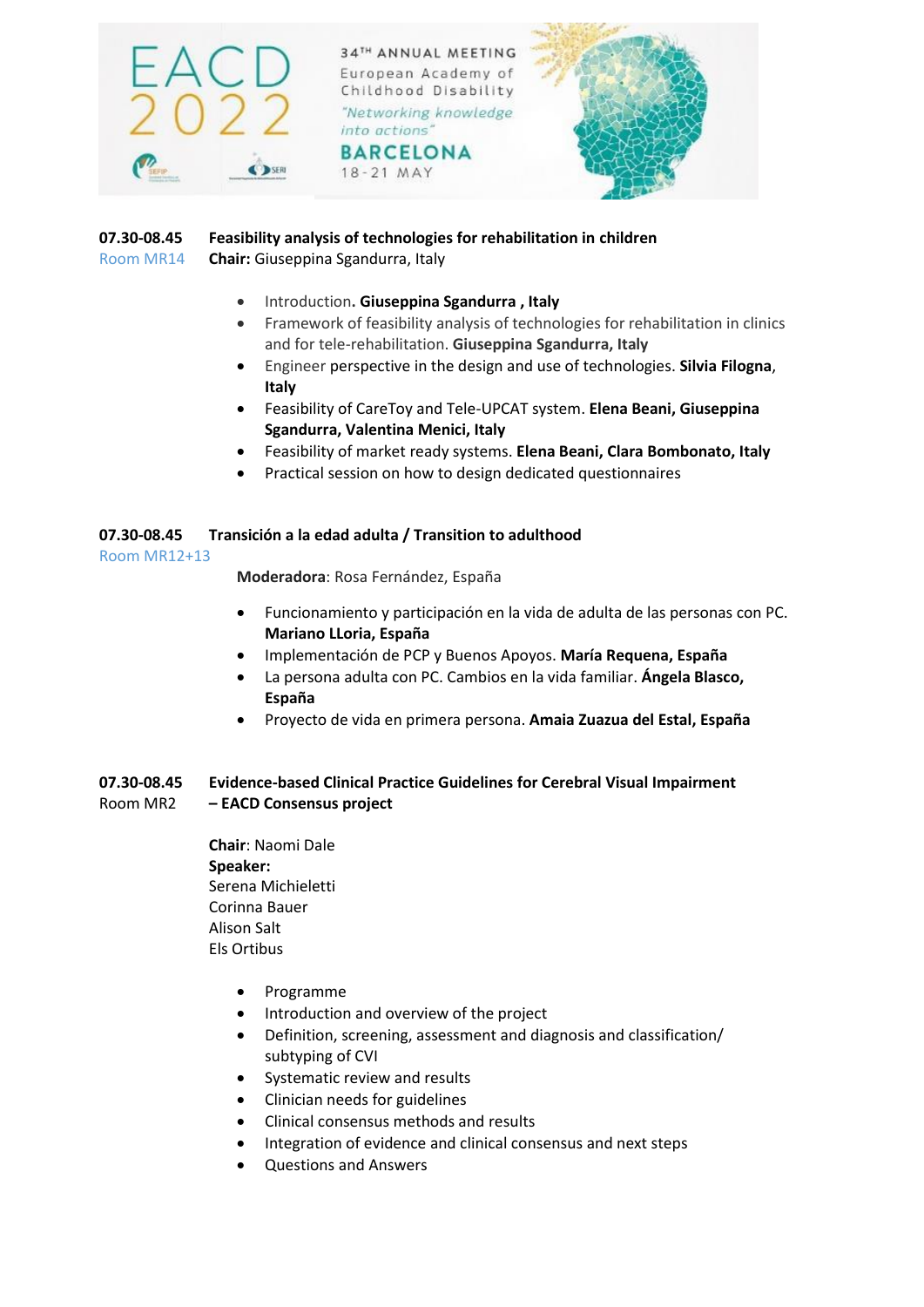



**07.30-08.45 EACD Early Career Researchers' Forum - Special Interest Session** Room MR3

## **08.45-09.15 Open Ceremony**

Plenary room

**09.15-10.00 Keynote. Big data and artificial intelligence in child rehabilitation** Plenary Room **Chairs:** Jeroen Vermeulen. The Netherlands **Speakers**: Christopher Newman, Switzerland Bernard Dan, Belgium

**10.00-10.30 Coffee break**

## **10.30-11.30 Oral communications**

Plenary Room **OC: Technology-assisted rehabilitation**

**Chairs:** Sylvain Brochard. France

Mari Carmen Lillo. Spain

- **OC-001**Dynamic standing exercise in a novel assistive device compared with standard care for non-ambulant children with cerebral palsy, regarding quality of life and cost-effectiveness. **Katarina Lauruschkus, Sweden**
- **OC-002** Eye-gaze technology for participation in computer activities in young children with complex needs: A single-case research design. **Yu-Hsin Hsieh, Sweden**
- **OC-003**Head-mounted VR displays are a promising tool for pediatric neurorehabilitation to train walking activities. **Corinne Ammann-Reiffer, Switzerland**
- **OC-004** Scoping review on neurofeedback training strategies most strongly associated with improved motor function for pediatric neurorehabilitation applications. **Diane Damiano, USA**
- **OC-005** Efficacy of implementing motor skill learning virtual-based sessions in a HABIT-ILE intervention in children with cerebral palsy: a non-inferiority randomized controlled trial. **Geoffroy Saussez, Belgium**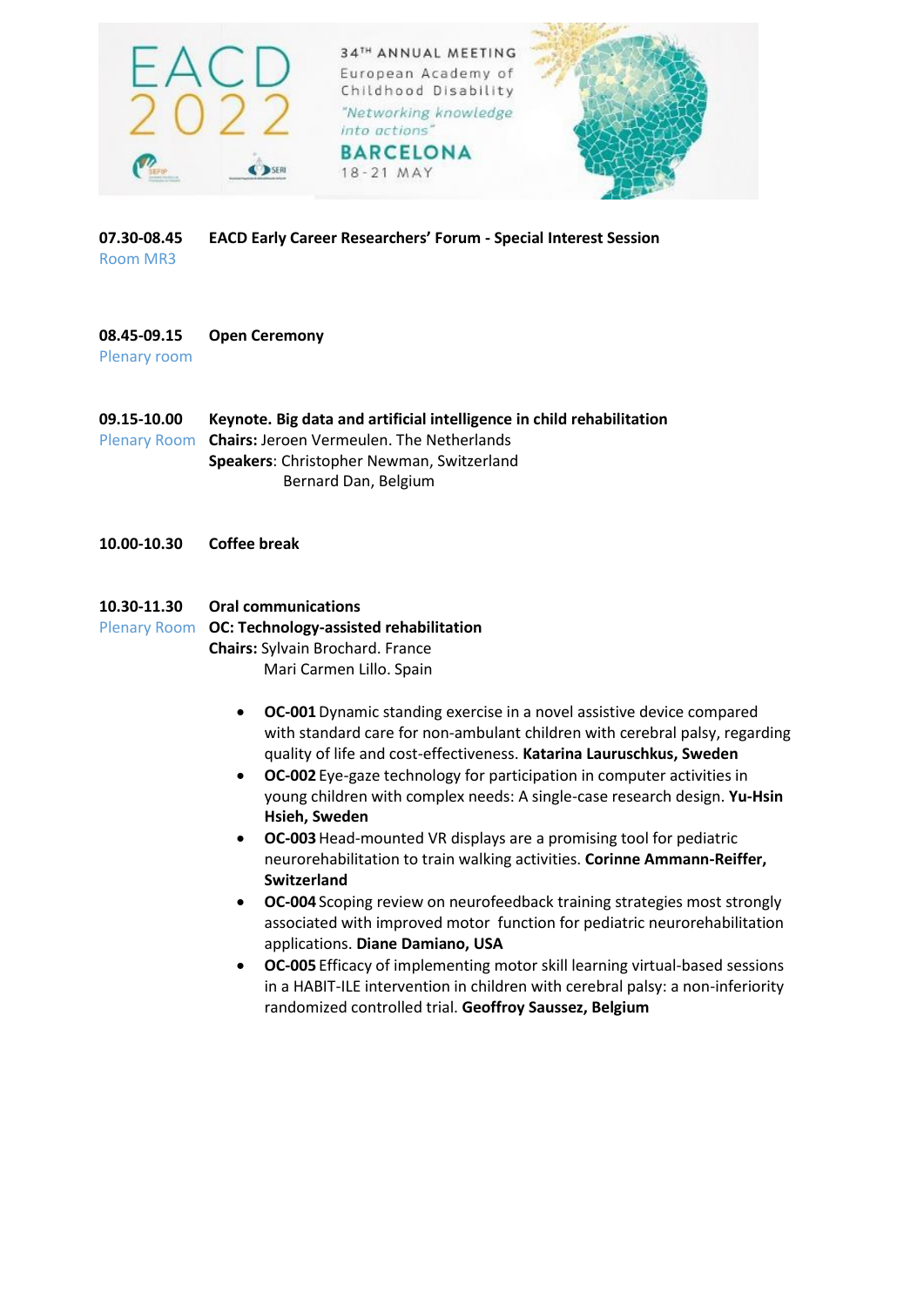

**BARCELONA** 18-21 MAY



# **10.30-11.30 Oral communications**

## Room MR5+6 **OC: Orthopaedics 1**

**Chairs:** Annemieke Buizer. The Netherlands Mercedes Martínez Moreno. Spain

- **CC-006** Two-stage bone lengthening with reuse of a single intramedullary telescopic nail in patients with achondroplasia. **María Galán Olleros, Spain**
- **OC-007** A prospective cohort study on attainment of personal goals in the first year of intrathecal baclofen treatment in dyskinetic cerebral palsy. **Laura Bonouvrie, The Netherlands**
- **OC-008** Postoperative radiological parameters of proximal femur in children with CP. **Vadim Kozhevnikovm, Rusia**
- **OC-009** Complications of intrathecal baclofen requiring surgery: a 20-year follow-up study in children. **Laura Bonouvrie, The Netherlands**
- **OC-010** Difference in intrathecal baclofen in children dosage between children with dyskinetic and spastic cerebral palsy. **Laura Bonouvrie, The Netherlands**
- **OC-011** Does Intrathecal Baclofen Therapy Decrease the Progression of Hip Dysplasia in Young Patients with Cerebral Palsy?. **M. Wade Shrader, USA**

# Room MR7+8 **OC: Interventions in bilateral cerebral palsy**

**Chairs:** Elisabeth Rodby-Bousquet. Sweden Beatriz de la Calle. Spain

- **OC-012** Improvement of the integrity of upper and lower extremity fibers of the corticospinal tract in children with bilateral cerebral palsy following intensive therapy. **Rodrigo Araneda, Belgium**
- **OC-014** Effect of short-term predictable internal and external focused perturbation training in improving postural control in children with CP. **Pınar Kaya Ciddi, Turkey**
- **OC-015** Could Hand-Arm Bimanual Intensive Therapy Including Lower Extremities (HABIT-ILE) deteriorate or improve the range of motion of children with cerebral palsy?. **Daniela Ebner Karestinos, Belgium**
- **OC-016** Intensive therapy of the lower limbs and the trunk in children with bilateral spastic cerebral palsy: comparing two approaches. **Vanessa Van Tittelboom, Belgium**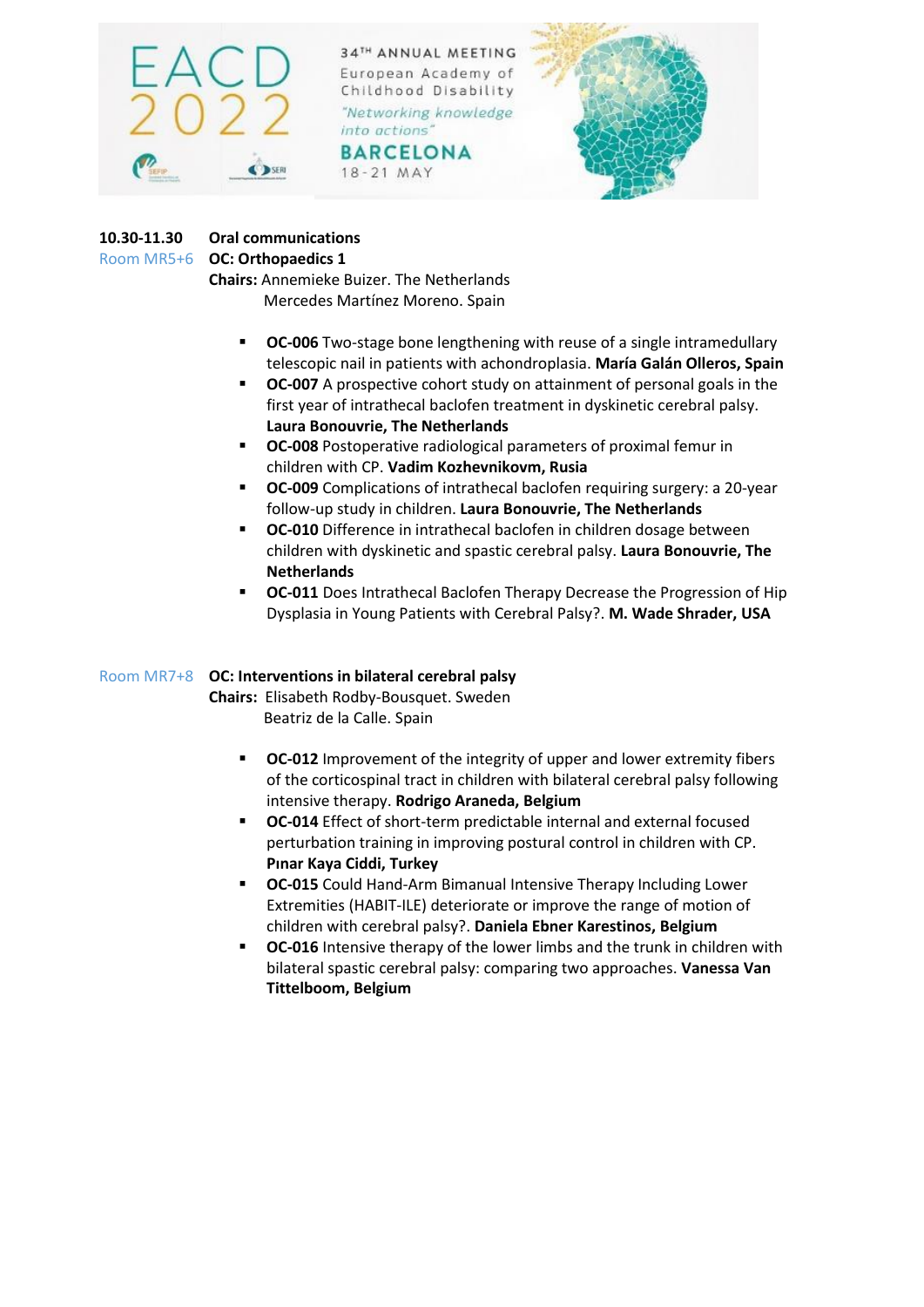

**BARCELONA** 18-21 MAY



## **10.30-11.30 Oral communications**

Room MR14 **OC: Autism and developmental conditions**

**Chairs:** Briano di Rezze. Canada Olga Laporta. Spain

- **OC-017**Construct Validity of the Autism Classification System of Functioning for Social Communication (ACSF) Across Childhood and Adolescence**. Briano Di Rezze, Canada**
- **OC-018**LILAC: A Novel Approach to Diagnosis and Intervention in Autistic Spectrum Disorder. **Cormac Duff, Irlanda**
- **OC-019**Formal support: expectations and experience of parents raising children with severe or profound intellectual disabilities**. Yael Karni-Visel, Israel**
- **OC-020**Developmental Coordination Disorder: New insights on underlying mechanisms. **Peter Wilson, Australia**

## **10.30-11.30 La persona por encima de todo**

Room MR12+13

**Moderadora:** María Gómez Vela, España

- Diversidad y calidad de vida: **Julita Medina Cantillo, España**
- Ser frágil, ser humano: **Ricardo Martino Alba, España**
- **11.45-12.30 Keynote. Early intervention in at risk infants: evidence, opportunities and**  Plenary Room **challenges.**

**Chairs**: Alain Chatelin. Fondation Paralysie Cerebrale Lecture, France Bernard Dan. University Libre de Bruxelles, Belgium

Speaker: **Mijna Hadders-Algra. University of Groningen, The Netherlands**

## **12.30-13.30 Goal Shifting in Cerebral Palsy: When and How to Shift Primary Clinical Efforts**  Plenary Room **away from "Medicalization" and towards Participation and Community Integration**

**Chair:** Nathan Rosenberg, USA

- Introduction, case, PM&R perspective. **Nathan Rosenberg, USA**
- Case presentation, Complex Care perspective. **Garey Noritz, USA**
- Case presentation, orthopedics perspective. **David Frumberg, USA**
- CP Parent & MSW perspective. **Sha Clark, USA**
- Open dialogue is encouraged throughout the session as opposed to just at the conclusion of speaking.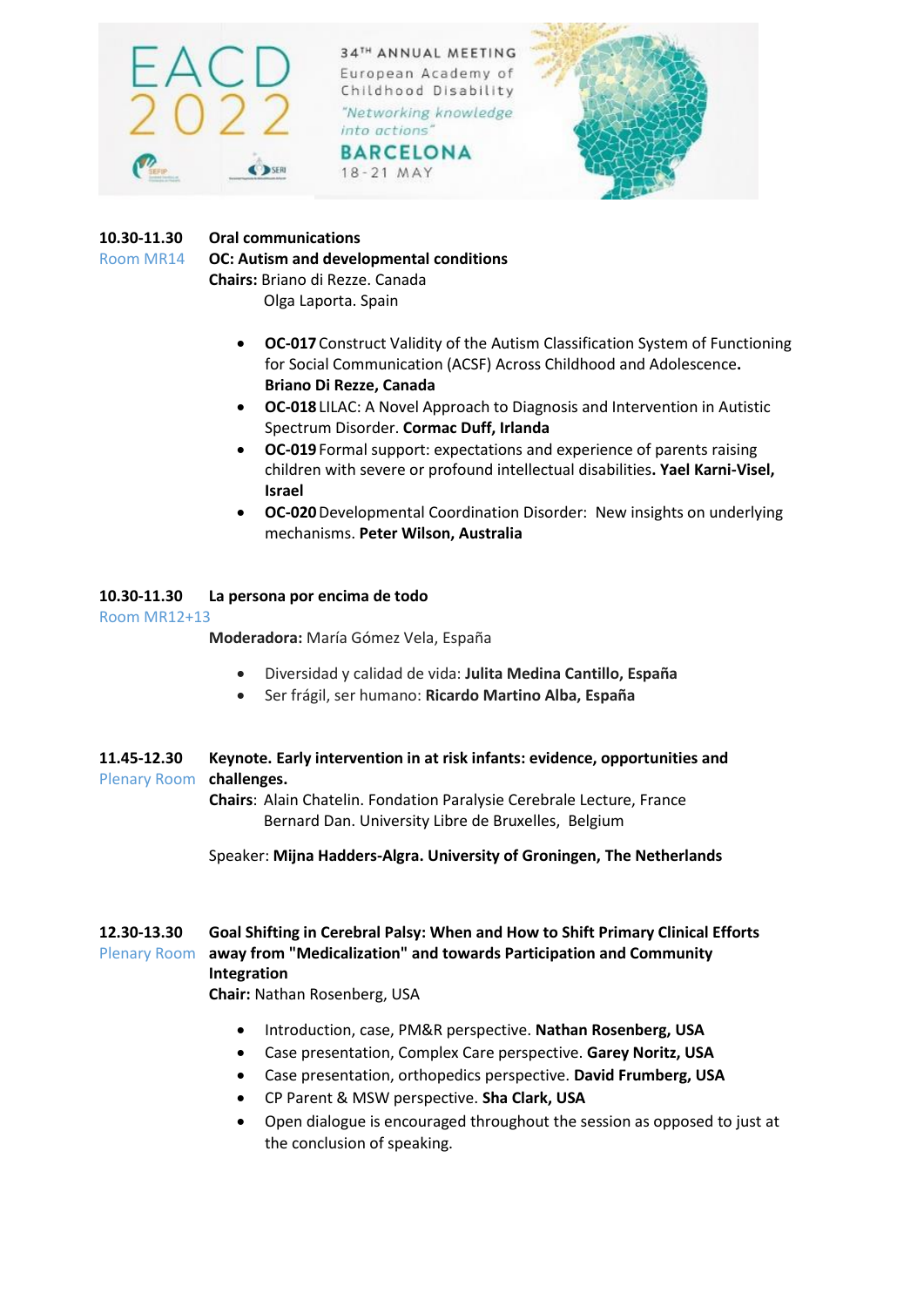

18-21 MAY



## **12.30-13.30 The European Reference Network for Rare Neurological Diseases: networking**  Room MR5+6 **knowledge into action**

**Chair:** Carola Reinhard, Germany

- Improving care for children with RND What does ERN-RND offer for you and your patients?. **Carola Reinhard, Germany**
- Living with a RND The perspective of patients and families. **Astri Arnesen, Norway**
- Recent achievements and new challenges in the care of children with RND: the role of European collaboration within ERNs. **David Gómez-Andrés, Spain**
- Neurorehabilitation in children with RND: best practice examples. **Annemieke Buizer**, **The Netherlands**
- Discussion with the audience

## 12.30-13.30 **Comparing three coaching approaches in pediatric rehabilitation: Contexts,**  Room MR7+8 **mechanisms and outcomes**

- COPCA; theoretical background and translation into practice. **Schirin Akhbari Ziegler, Switzerland**
- OPC; approach to goal setting, Collaborative Performance Analyzes. **Fiona Graham**
- SFC-peds; conceptual background, key features and summary of evidence. **Gillian King**
- Facilitated discussion. **Schirin Akhbari Ziegler, Switzerland**

## **12.30-13.30 Cognition and Cerebral Palsy**

Room MR14 **Chair:** Roser Pueyo, Spain

- Cognitive PROFILE: What we need to know and why. **Olga Laporta.Hoyos, Spain**
- Cognitive ASSESSMENT: Is it doable in people with severe motor and/or communicative impairment?. **Júlia Ballester-Plané, Spain** Opinion and experiences from Vanessa Fuentes, a psychologist with cerebral palsy.
- Cognitive INTERVENTION: Far from strong recommendations but close to provide some advice. **Montse Blasco and María García-Galant, Spain** Opinion and experiences from parents of children with cerebral palsy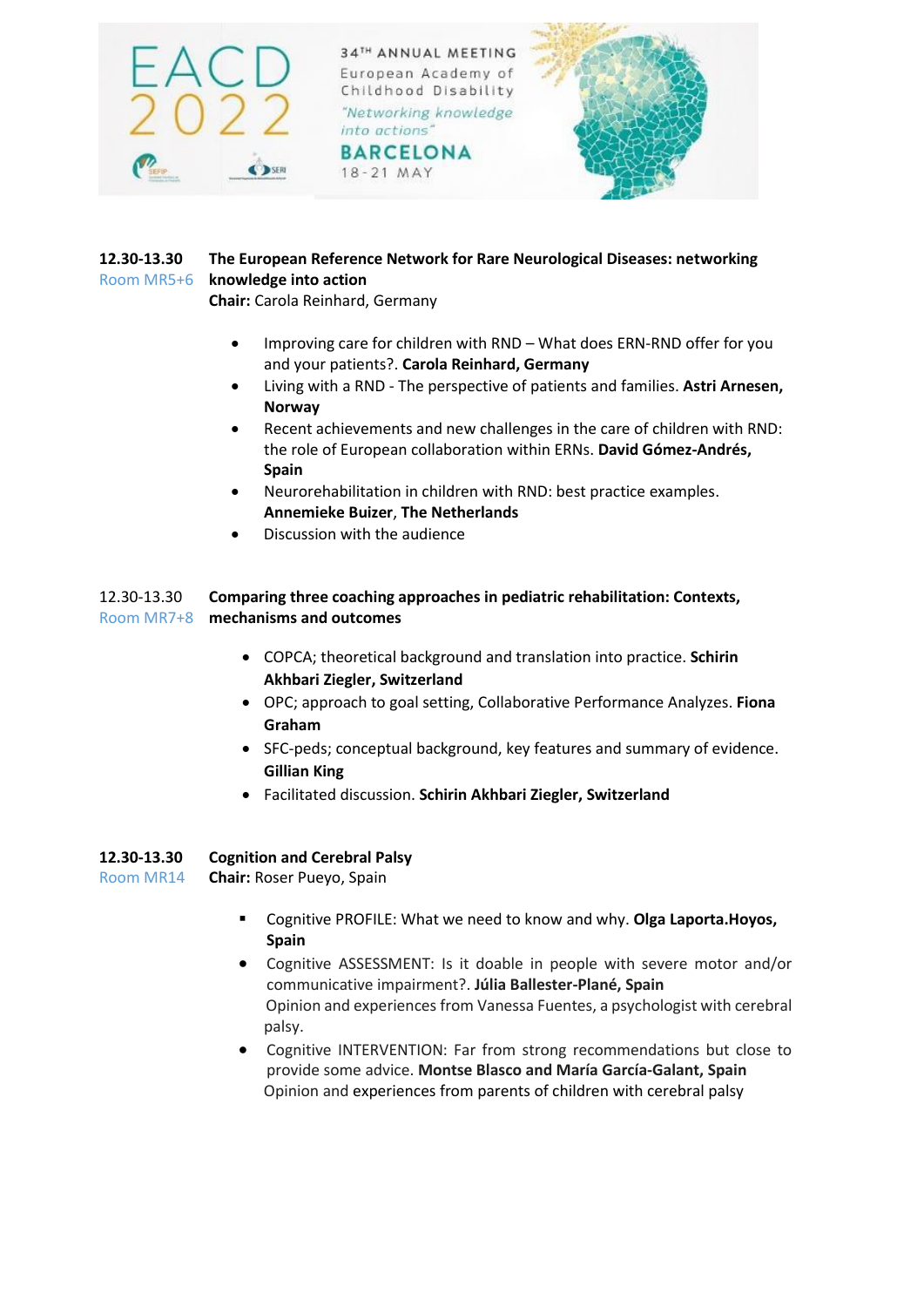

## **12.30-13.30 Enfoque diagnóstico y terapéutico de las alteraciones de la marcha en pacientes** Room MR12+13 **con parálisis cerebral GMFCS tipo III.**

**Moderador:** Ignacio Martinez Caballero, España

- La matriz diagnostica en la toma de decisiones desde la exploración física al análisis del movimiento. **Sergio Lerma, España**
- El manejo rehabilitador previo a la cirugía ortopédica una alternativa y un complemento para potenciar los resultados de la cirugía multinivel. **Patricia Ferrand, España**
- Algoritmos de tratamiento quirúrgico y de manejo del paciente durante el periodo de recuperación tras cirugía multinivel. **Ignacio Martínez Caballero, España**

**13.30-14.30 Lunch**

#### **13.30-14.30 Sponsored Symposium IPSEN**

Room MR12+13 **Evaluación del control motor selective en miembro superior en niños con PC**



- Síntesis de evidencia: Escalas disponibles para la evaluación de control motor selectivo en MS en niños con PC. **Mercedes Martínez. España**
- Proyecto PULSE: Consenso para la elección de una escala para la evaluación de control motor selectivo en MS en niños con PC. **Juan Andrés Conejero**
- **13.30-14.30 National Coordinators meetings**

Room MR14

**14.30-15.15 Keynote. Same Reality, two different points of view**

Plenary room

**Chair:** Francisca Quintana, Spain **Speakers:** Claudia Tecglen, Spain Miguel López Zúñiga, Spain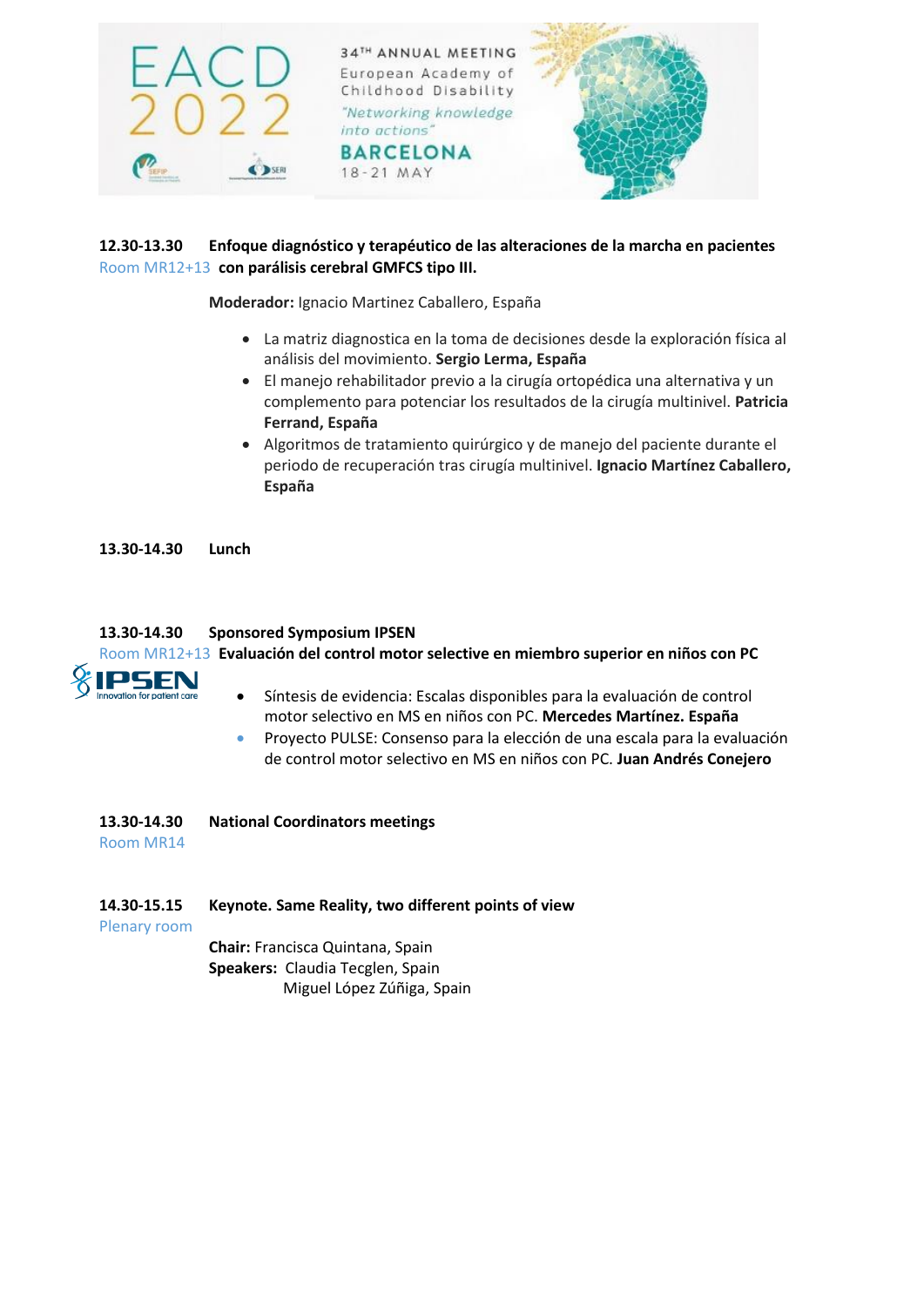

**BARCELONA** 18-21 MAY



# **15.30-16.30 Oral communications**

Plenary Room **OC: Movement Analysis**

**Chairs:** Marco Konings. Belgium Verónica Robles García. Spain

- **OC-021**Home-based measurements of upper extremity dystonia using a smartphone, wearable inertial sensors and machine learning. **Helga Haberfehlner, The Netherlands**
- **OC-022** Automatic differentiation of dystonia and choreoathetosis using machine learning during functional upper limb tasks in the dyskinetic cerebral palsy population. **Inti Vanmechelen, Belgium**
- **OC-023**Use of Actigraph assessment for measuring upper limb daily life activities in children with Unilateral Cerebral Palsy. **Elena Beani, Italy**
- **OC-024**Relation between proximal and distal proprioception in the upper limb in unilateral cerebral palsy using robotics. **Lisa Decraene, Belgium**
- **OC-025**The use of DeepLabCut to detect and quantify mirror movements in children with unilateral cerebral palsy. **Cristina Simon-Martinez, Switzerland**
- **OC-026**Quantitative assessment of trunk movements in functional reaching in children and adolescents with dyskinetic cerebral palsy. **Ellen Van Wonterghem, Belgium**

## Room MR5+6 **OC: Orthopaedics 2**

**Chairs:** Marek Jozwiak. Polonia Patricia Ferrand Ferri. Spain

- **OC-027**Upper limb passive range of movement over time in children with cerebral palsy, treated or not treated with Botulinumneurotoxin-A - a population-based study. **Jenny Hedberg Graff, Sweden**
- **OC-028**Percutaneous lengthening with intramuscular needle of the gastrocsoleus complex improves critical ankle kinematic parameters in resistant equinus: A pilot study. **María Galán Olleros, Spain**
- **OC-029**Reliability of assessing proximal femur geometry with Rutz classification schema in patients with Cerebral Palsy. **Maciej Kasprzyk, Polonia**
- **OC-030**Talus and calcaneus morphologies and its determinants in children with unilateral cerebral palsy and equinus gait. **Bailly Rodolphe, France**
- **OC-031**Long-term outcomes of talonavicular arthrodesis for the treatment of planovalgus foot in children with cerebral palsy. **María Galán Olleros, Spain**
- **OC-032**Association of seudo-Galeazzi sign with asymmetric flexor contracture in spastic hip and pelvic obliquity. Management with botulinum toxin on the iliopsoas of the ascended side. **María Galán Olleros, Spain**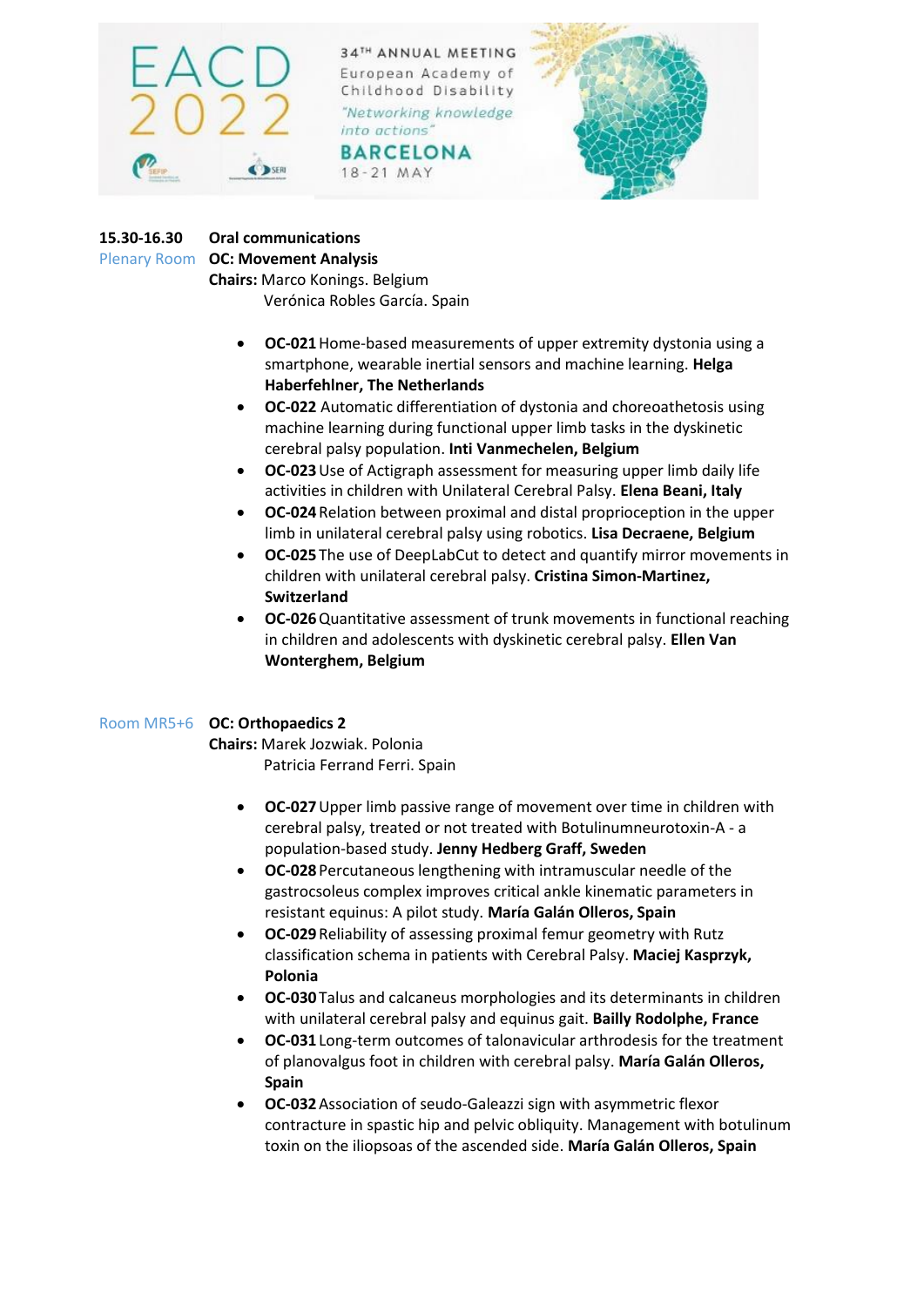

**BARCELONA** 18-21 MAY



## **15.30-16.30 Oral communications**

#### Room MR7+8 **OC: Working with families**

**Chairs:** Teresa Joyce. United Kingdom Álvaro Hidalgo. Spain

- **OC-033**Mothers perspectives on the participation of ther child with Developmental Disabilities. **Marieke Coussens, Belgium**
- **OC-034**Participation of young children with developmental disabilities: parental needs and strategies, a qualitative thematic analysis. **Marieke Coussens, Belgium**
- **OC-035**Sharing observations: Parent-therapist engagement and learning cycles in early intervention physical therapy for infants with cerebral palsy. **Phillip Harniess, United Kingdom**
- **OC-036**Improving hospital to home transition for children with medical complexity and their families by understanding parental needs: a metaaggregration of qualitative studies. **Liz Van Riet. The Netherlands**
- **OC-037**This is My Baby Interview: An Adaptation to the Spanish Language and Culture. **Elena Pinero-Pinto, Spain**

## Room MR14 **OC: Low income settings**

**Chairs:** Hans Forssberg. Sweden Julita Medina. Spain

- **OC-038**Children with Cerebral Palsy among Syrian Refugees in Turkey: Preliminary Report. **Cemil Özal. Hacettepe, Turkey**
- **OC-039**Disability and poverty: a population based case control study to define these two related conditions in Bangladesh. **Tasneem Karim**, Australia
- **OC-040**Supporting Ultra-Poor children with cerebral palsy and their families with Integrated Microfinance/livelihood and community-based rehabilitation program - a Cluster Randomized Controlled Trial. **Mahmudul Hassan Al Imam, Australia**
- **OC-041**Access to education among children with cerebral palsy in low-and middle-income countries: findings from the Global LMIC CP Register. **Mahmudul Hassan Al Imam, Austrialia**
- **OC-042**Social capital of primary caregivers of children with and without disability in rural Bangladesh- findings from a population-based casecontrol study. **Israt Jahan, Australia**
- **OC-043**Efficacy of the Hand-Arm Bimanual Intensive Therapy Including Lower Extremities (HABIT-ILE) in young children with bilateral cerebral palsy in a low-income country: a randomized trial. **Emmanuel Segnon Sogbossi, Belgium**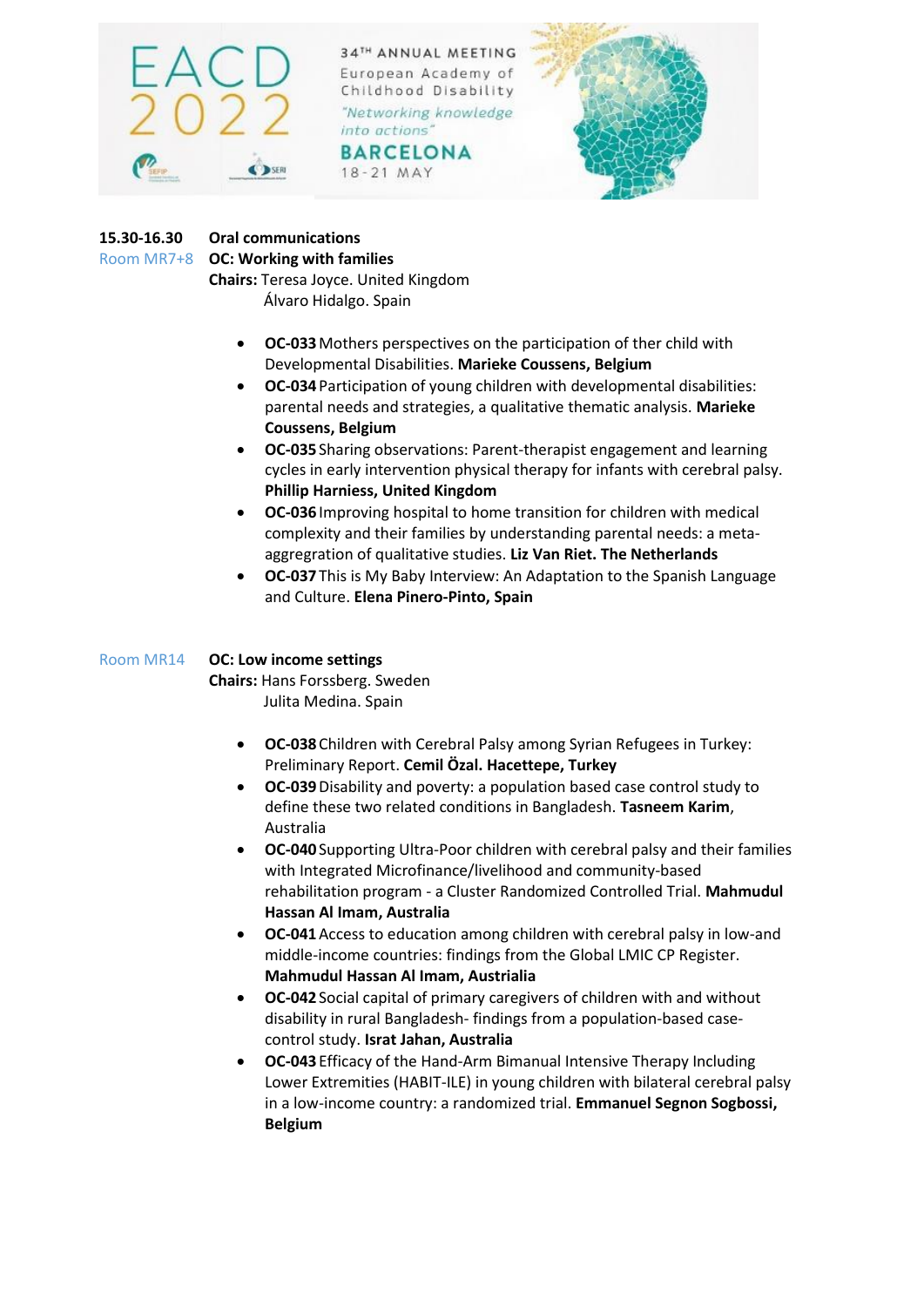





#### **15.30-16.30 Logopedia y práctica basada en la evidencia en motricidad orofacial.**  Room MR12+13

**Moderadora:** Lidia Rodríguez García, España

- Abordaje logopédico en terapia miofuncional en discapacidad infantil. **Yvette Ventosa Carbonero, España**
- Logopedia y nutrición enteral: práctica basada en la evidencia : **Begoña Barceló, España**
- Logopedia Neonatal Hospitalaria: Inversión de futuro. **Belén Ordoñez-Miyar, España**

**16.30-17.00 Coffee break**

#### **17.00-18.30 Parent, Therapist and Physician Perspectives on Standing Interventions.**  Plenary Room

**Chair:** Ginny Paleg, USA

- **•** Introduction of Controversies Ginny Paleg, USA
- Why, Where, When, Who and Types of Standing Interventions. **Elisabet Rodby-Bousquet, Sweden & Ginny Paleg, USA**
- Proactive standing for children with CP and other neuromuscular conditions across the lifespan: Indications and contra-indications. **Marek Jozwiak, Polonia**
- Case Study. **Lourdes Macias-Merlo, Spain**
- The postoperative intervention of weight-bearing and standing frames. **Ignacio Martinez**, **Spain**
- A parent perspective (parent of a child with SMA): **Manuel Corchado, Spain**
- The lived experience of a father and orthopedic surgeon **M Wade Shrader**, **USA**
- Summary and Consensus of the Controversies **M Wade Shrader, USA & Elisabet Rodby-Bousquet, Sweden**
- Questions and Group Discussion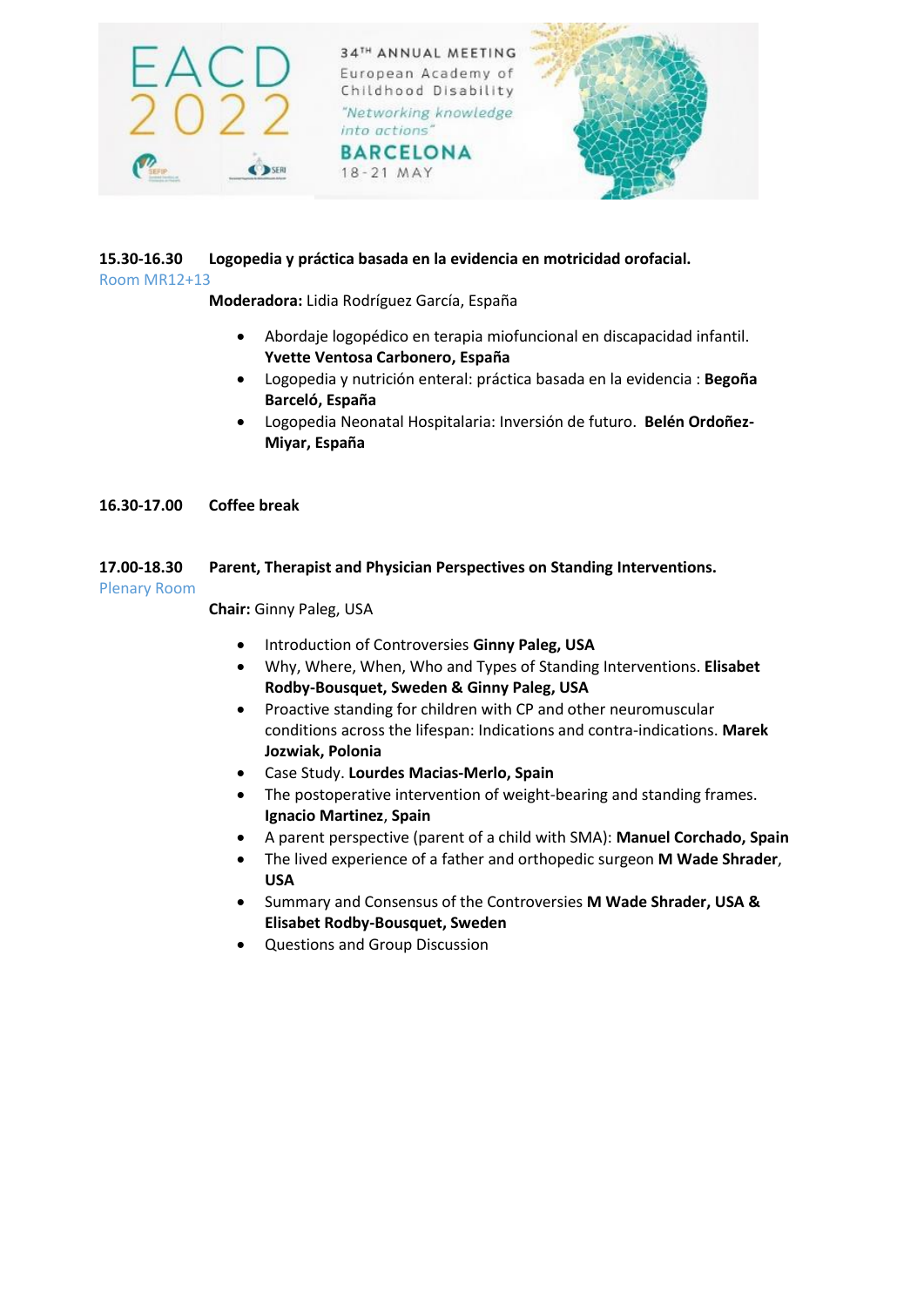

18-21 MAY



## **17.00-18.30 Functional and biomechanical changes induced by early Hand-Arm Bimanual**  Room MR5+6 **Intensive Therapy Including Lower Extremities in pre-school children with unilateral cerebral palsy**

**Chairs:** Sylvain Brochard, France

Christopher Newman, Switzerland

- Motor changes induced by early HABIT-ILE in pre-school children with UCP. **Yannick Bleyenheuft, Belgium**
- Non-Motor changes induced by early HABIT-ILE in pre-school children with UCP. **Rodrigo Araneda, Belgium**
- Amount of movement following early HABIT-ILE in pre-school children with UCP. **Sandra Bouvier, France**
- Kinematic changes induced by early HABIT-ILE in pre-school children with UCP. **Sandra Bouvier, France**

## **17.00-18.30 International Network to advance research and care for children with**  Room MR7+8 **arthrogryposis multiplex congenita across the life span**

**Chair:** Noémi Dahan-Oliel, Canada

- Phenotype and genotype of children with arthrogryposis: Preliminary findings and plans for an international network. **Noémi Dahan-Oliel, Canada**
- Common data elements to develop an international registry. **Shahrzad Nematollahi, Canada**
- Fetal detection and diagnosis of arthrogryposis. **Johanna Inge de Vries, The Netherlands & Isabel Filges, Canada**
- Post-natal diagnostic work-up and research perspectives. **Klaus Dieterich & Daniel Natera, Spain**
- Patient support groups to promote research and registry involvement. **Victoria Castillo, Spain & Carolina Navalon, Spain**
- Concept and Framework for a federate international AMC registry. **Tony Pan, USA & Cole Hilton, USA**
- AMC registry in adults: Current findings and plans for the future. **Shahrzad Nematollahi, Canada**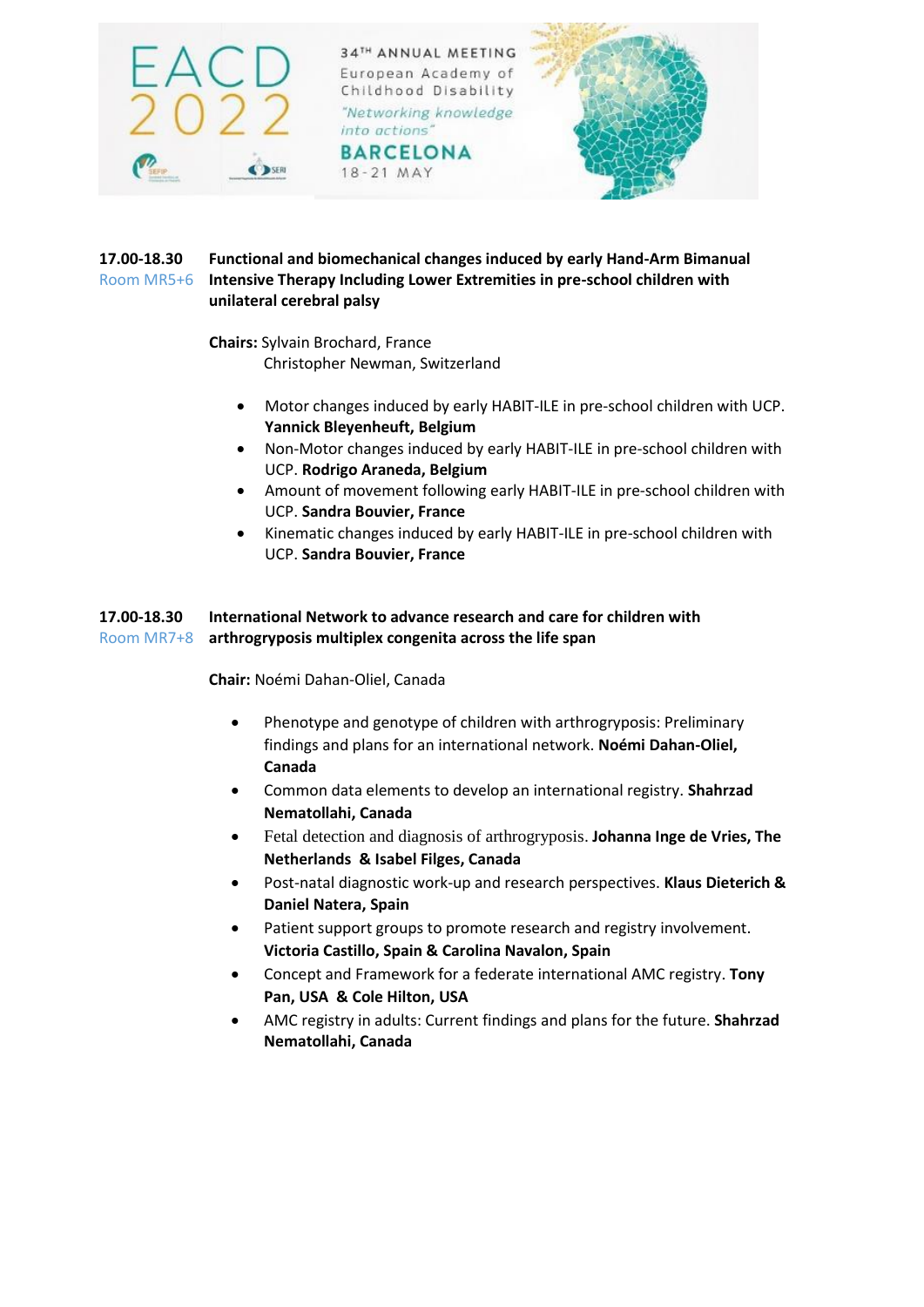

18-21 MAY





## **17.00-18.30 Cerebral Palsy in Sub Saharian Africa**

Room MR14

**Chair:** Hans Forssberg, Sweden

- Epidemiology, nutrition and mortality in children and youth with CP living in LMICs. **Angelina Kakooza, Uganda**
- Functional development, access to health and education services. **Carin Andrews, Sweden**
- Development of an intervention programme for children with CP in low resource settings based on ICF, evidence based methods and addressing stigma. **Gillian Saloojee, South Africa**
- Implementation of a new intervention programme during a pandemic. **Elizabeth Asige, Uganda**
- **•** Discussion

## **17.00-18.30 Desarrollo de la comunicación y el lenguaje en la infancia con discapacidad y**  Room MR12+13 **multilingüismo.**

**Moderadora:** Lidia Rodríguez García, España

- Por qué las prácticas centradas en la familia ayudan a desarrollar el lenguaje infantil. **Claudia Escorcia, España**
- Evaluación funcional y auténtica en la participación de los niños en las rutinas cotidianas. **Catalina Morales, España**
- Entrevistar a familias de entornos bi/multilingües. **Silvia Nieva, España**
- Estudio longitudinal del desarrollo del lenguaje de niños y niñas con implante coclear. **Mar Pérez, España**

**18.30-20.00 AGM Meeting** Plenary Room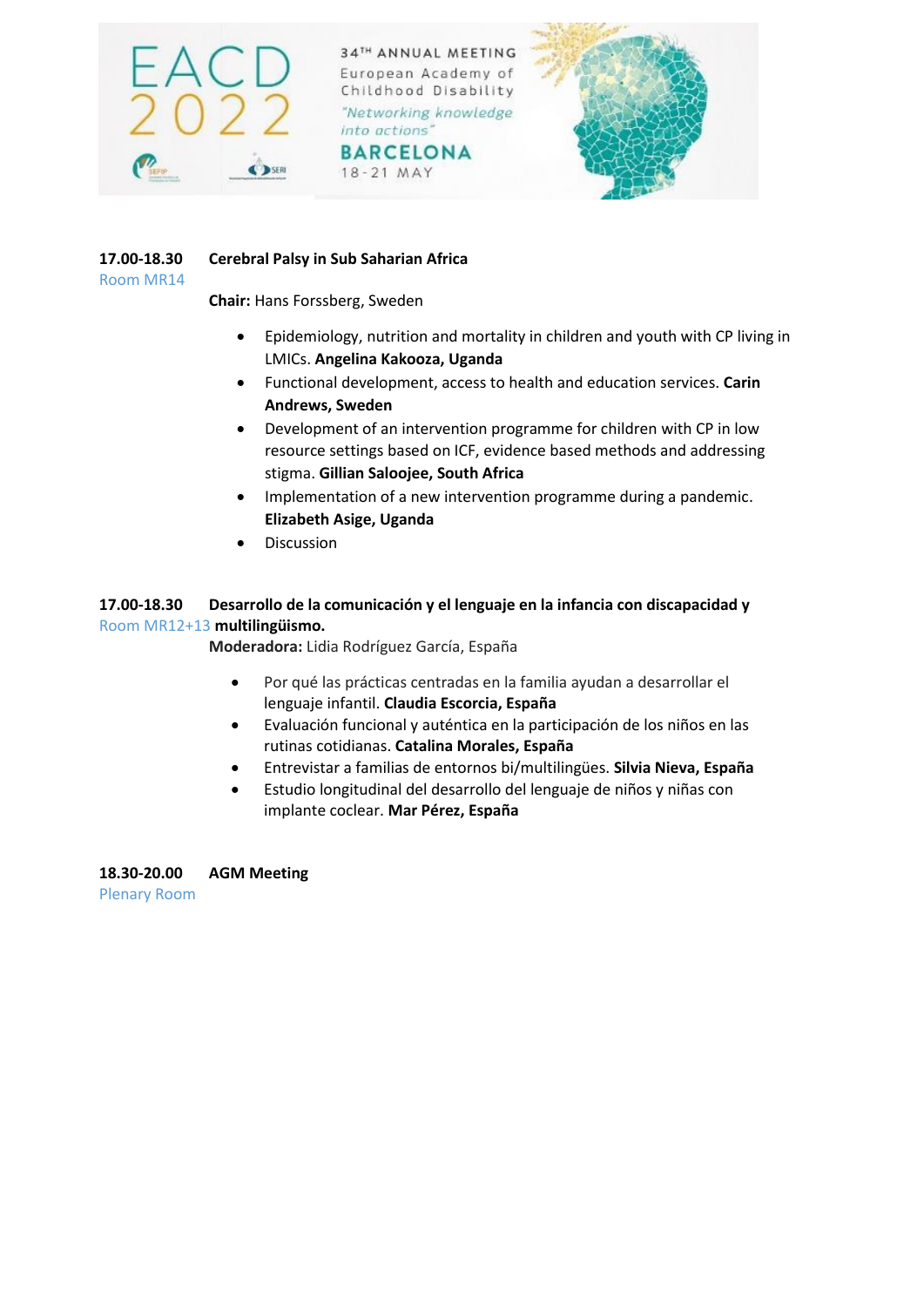

# *Friday, May, 20th 2022*

#### **07.30 – 08.45 European Dyskinetic Cerebral Palsy Network (EDCPN) - Special Interest Session** Plenary room

**07.30-08.45 20 years Dutch Saliva Control team: (clinical) lessons learned!**  Room MR5+6 **Chair:** Karen Van Hulst, The Netherlands **Speakers:** Karen Van Hulst, The Netherlands

 Jan Van Der Burg, The Netherlands Sandra De Groot, The Netherlands

- Stepwise approach to the clinical management of drooling in the Dutch saliva control team
- Noninvasive and invasive treatment options
- Evaluation saliva interventions options
- Clinical examples
- Discussion: global differences

**07.30-08.45 An overview of the occurrence of muscle weakness and fatigue of the upper limb**  Room MR7+8 **in children with UCP, new testing methods and its impact on clinical reasoning**

- Introduction. **Eugene Rameckers, The Netherlands**
- Occurrence of muscle weakness and fatigue of the upper limb in children with UCP. **Katrijn Klingels, Belgium**
- Assesment of muscle strength, fatigue and functional strength of the upper limb in children with UCP. **Yvonne Janssen-Potten, The Netherlands**
- Impact of muscle weakness and fatigue of the upper limb in children with UCP on clinical decision making and choices for functional therapy approaches. **Katrijn Klingels, Belgium & Eugene Rameckers, The Netherlands**
- Functional therapy approaches and functional strength in children with UCP. **Eugene Rameckers, The Netherlands**
- Examples of individual cases, interactive session. **Yvonne Janssen-Potten, The Netherlands, Katrijn Klingels, Belgium & Eugene Rameckers, The Netherlands**
- Discussion. **Katrijn Klingels, Belgium**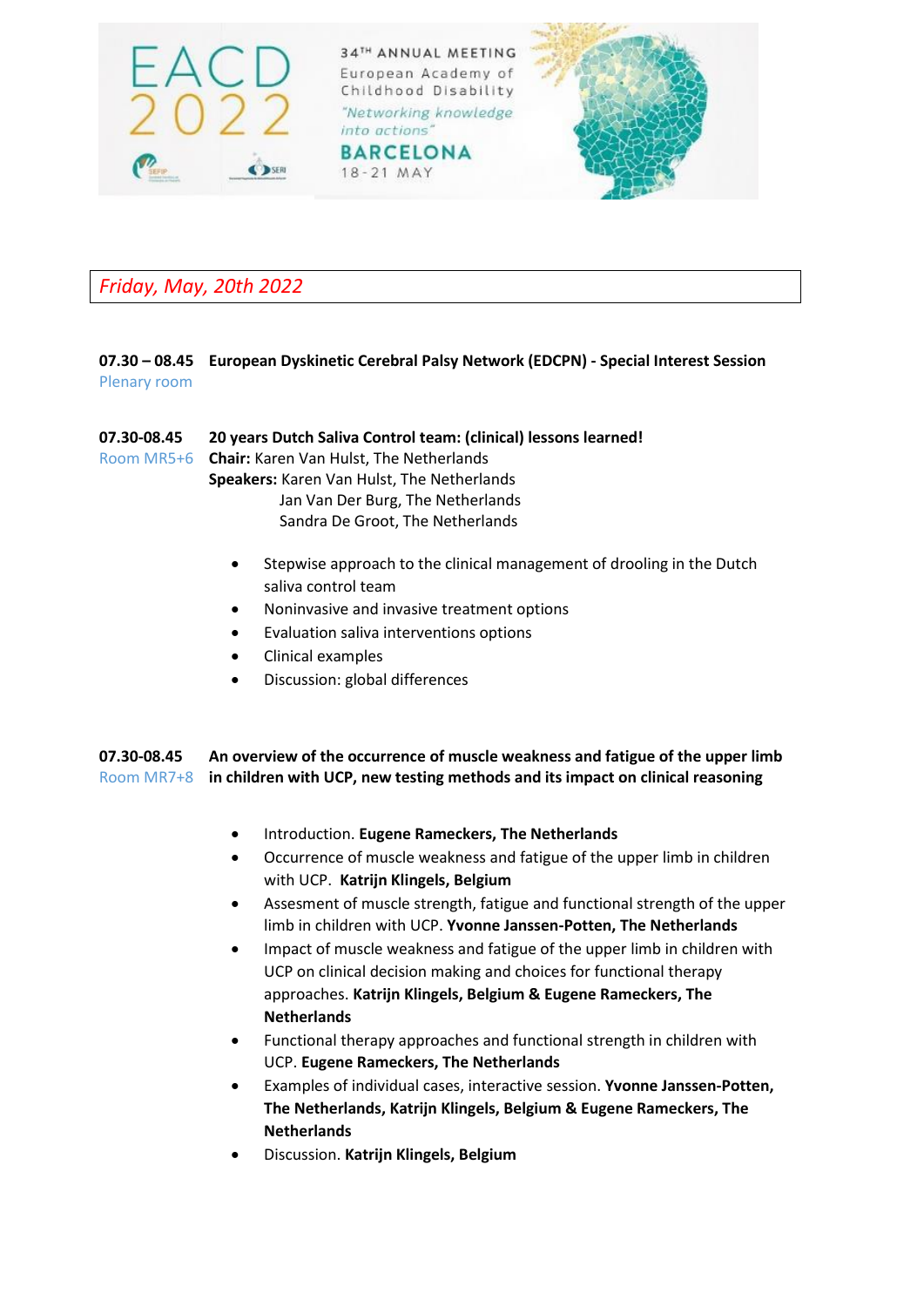

18-21 MAY



## **07.30-08.45 A Multidisciplinary Approach to Best Outcomes in Epilepsy Surgery** Room MR14 **Chair:** Nathan Rosenberg, USA

**Speakers:** Adam Ostendorf, Neurology, USA Jonathan Pindrik, Neurosurgery, USA Nathan Rosenberg, Physical Medicine and Rehabilitation, USA

Open dialogue is encouraged throughout the session as opposed to just at the conclusion of speaking.

## **07.30-08.45 Nuevos retos en el tratamiento multidisciplinar de la atrofia muscular espinal.** Room MR12+13

**Moderador:** Joaquim Fagoaga Mata, España

- Cambio de paradigma de la atrofia muscular espinal. **Andrés Nascimiento Osorio, España**
- Manejo de fisioterapia en la atrofia muscular espinal. **Joaquim Fagoaga Mata, España**
- Cirugía de columna en la AME. **Rosa M. Egea-Gámez, España**
- Fisioterapia respiratoria en el paciente con AME. **Montserrat Juncà Carrasco, España**

## **07.30-08.45 Surveillance Cerebral Palsy Special interest group (SIG)**

Room MR3

- **09.00-09.45 Keynote. What Wikipedia can't tell you about effective treatments for cerebral**  Plenary room **palsy Chair:** Patricia de Lipthay Behrend. Elssas Foundation, Denmark **Speaker:** Iona Novak, Australia
- **09.45-10.15 Coffee break**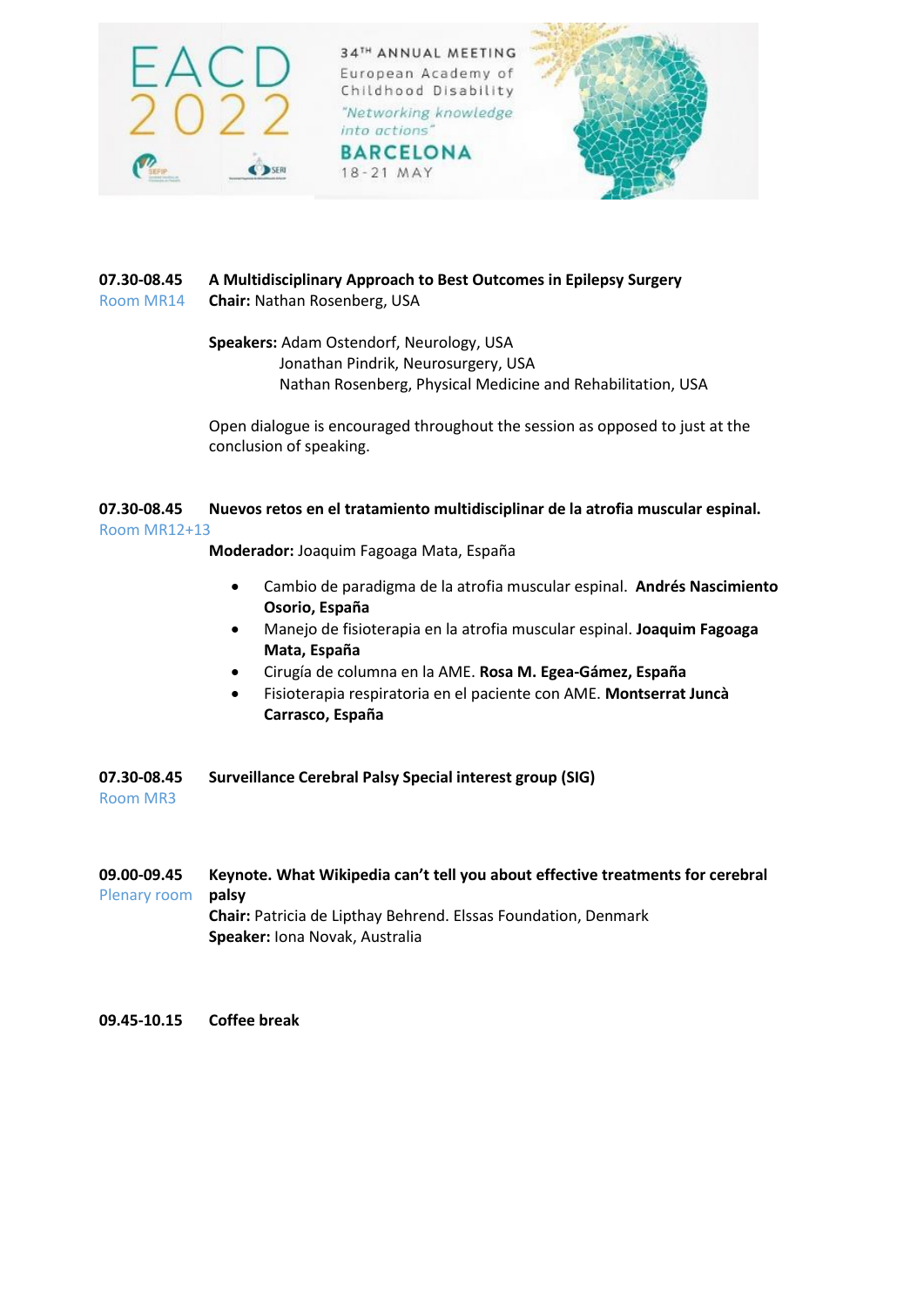

**BARCELONA** 18-21 MAY



## **10.15-11.20 Oral communications** Plenary Room **OC: CP musculoskeletal disorders Chairs:** Diane Damiano. USA Ana Isabel Melián. Spain

- **OC-044**Ataxic cerebral palsy in Europe: prevalence, clinical profile and origin. **Veronka Horber, Germany**
- **OC-045**Acute Effects of Passive and Active Stretching Exercises on Muscle Oxygenation in Pediatric Patients with Spastic Cerebral Palsy. **Fatma Nur Yılmaz, Turkey**
- **OC-046**Children with Cerebral Palsy show less intramuscular coherence than typically developing children in the first year of life: Sign of impaired corticospinal drive?. **Anina Ritterband-Rosenbaum, Denmark**
- **OC-047**Sequence of lower limb contracture development in children with cerebral palsy**. Erika Cloodt, Sweden**
- **OC-048**The relationship between postural asymmetries, scoliosis, windswept hips, contractures, and pain for children with cerebral palsy**. Jackie Casey, United Kingdom**.
- **OC-049**Incidence and risk factors of care-related pain in children with motor disabilities in institutional settings. **Amandine Dubois, France**
- **OC-050** Reliability of the functional discrepancy in the length of the lower limbs according to the test "level of heels when lying down and sitting" **Marek Kluszczynski, Polonia**

## Room MR5+6 **OC: Transition and adults**

**Chairs:** Niek de Taeye. Belgium Carmen Matey. Spain

- **OC-065** Access to higher education and employment in young adults with Cerebral Palsy: An analysis of the SPARCLE study. **Nicolas Vidart D'egurbide Bagazgoïtia, France**
- **OC-066** Associations between the physical, social, and attitudinal environment of adolescents with cerebral palsy and their parent-reported quality of life: results from the SPARCLE Study. **Catherine Arnaud, France**
- **OC-067** Living Conditions and Social Outcomes in Adults with Cerebral Palsy. **Katina Pettersson, Sweden**
- **OC-068** Dysphagia, weight, height and BMI in adults with cerebral palsy. **Elisabet Rodby-Bousquet, Sweden**
- **OC-069** Association between functional and personal factors with the frequency of community services of neuromotor disorders adults. **José Joaquim Alvarlhao. Portugal**
- **OC-070** The Real Me: Insight into youths' abilities to transition to adulthood through digital images. **Chantal Robillard, Canada**
- **OC-071** "Just-Like-You"- co-creation of meaningful transition to adulthood information for adolescents with cerebral palsy, spina bifida and (congenital) limb malformations and their parents. **Iris Van Wijk, The Netherlands**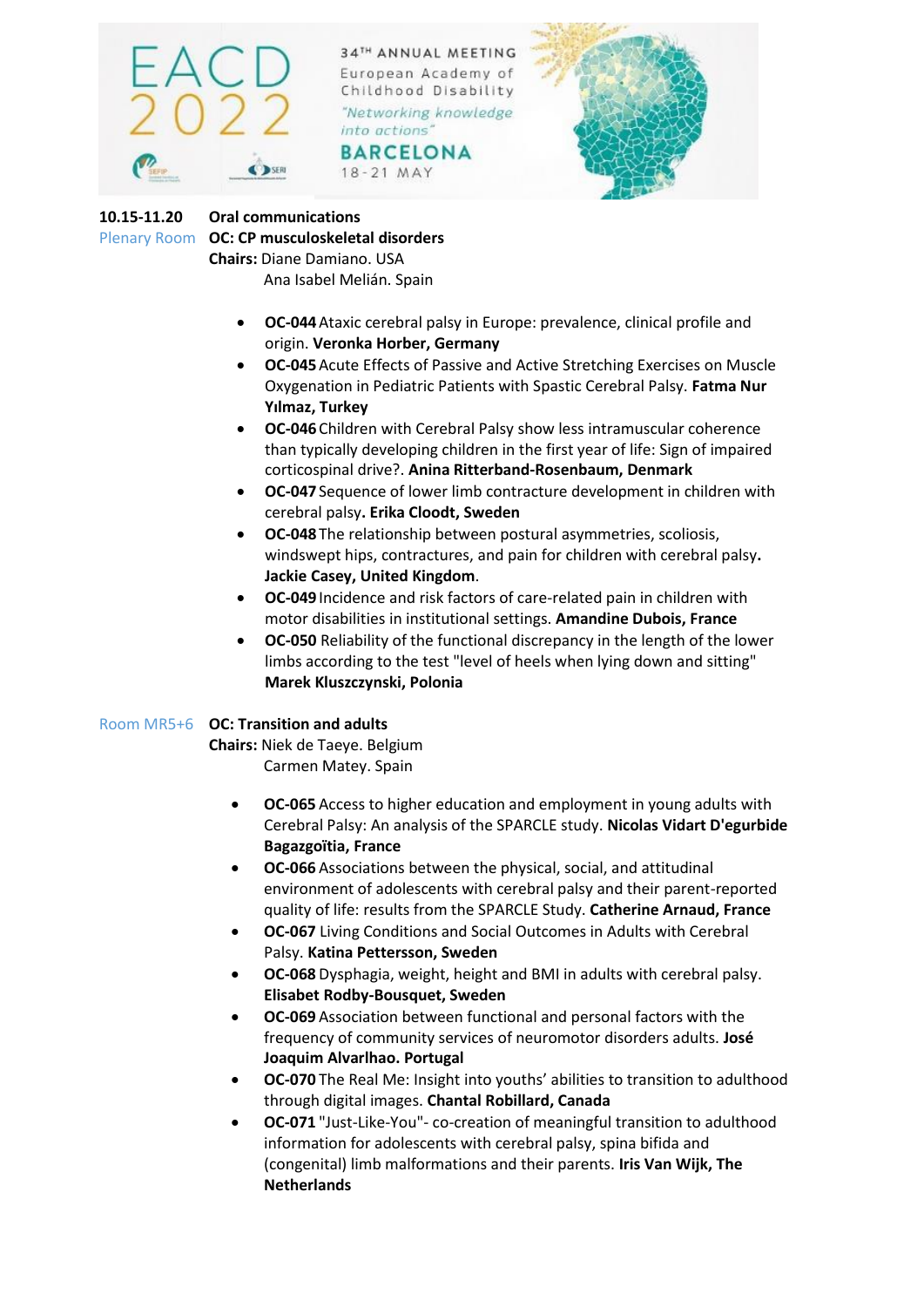

**BARCELONA** 18-21 MAY



## **10.15-11.20 Oral communications**

Room MR7+8 **OC: COVID19 and telerehabilitation**

**Chairs:** Christelle Pons. France Rosa Fernández. Spain

- **OC-059**Promoting telehealth knowledge, attitudes, and practice by an interprofessional online course. **Liat Gafni-Lachter, Israel**
- **OC-060**Enhancing participation of youth and young adults with disabilities during a global pandemic: The impact of PREP intervention. **Dana Anaby, Canada**
- **OC-061**Parents' perspectives of the feasibility of longitudinal and remote functioning's assessment in children with neuromotor disabilities during the COVID-19 pandemic. **Beatriz Helena Brugnaro, Brasil**
- **OC-062**Participation of school-aged children with ASD during the pandemic: the unique impact of parents' participation. **Zi-Ru Wang, Canada**
- **OC-063**The impact of the COVID-19 pandemic on the field of childhood disability in Belgium: A survey of caregivers and professionals. **Ellen Van Wonterghem, Belgium**
- **OC-064**Exploring challenges and opportunities posed by COVID-19 on team working and the delivery of residential neurorehabilitation to children and young people with acquired brain injury. **Kathy Davis, United Kindom**

## Room MR14 **Education/Cognitive**

**Chairs:** Lorna Wales. United Kindgom Lidia Rodríguez-García. Spain

- **OC-051**Long-term cognitive outcome following pediatric stroke: Associations with age at stroke. **Regula Everts, Switzerland**.
- **OC-052**Determinants of mathematical performance in children with Developmental Coordination Disorder. **Eliane Dionne, Canada**.
- **OC-053**Inhibition Skills in Children with and without DCD: Response Inhibition and Interference Control. **Teresa Joyce, United Kingdom**.
- **OC-054** Wellbeing and Occupational Awareness in Childhood: a school program. **Dulce María Romero-Ayuso, Spain**
- **OC-055**Introducing Spooniekids to clinical practice in residential eurorehabilitation setting for severe Acquired Brain Injury (ABI). **Joanna Hunt, United Kingdom**.
- **OC-056**Cognitive outcome is related to functional thalamo-cortical connectivity after pediatric stroke. **Leonie Steiner, Switzerland**
- **OC-057**Understanding implementation of an innovative language assessment tool: an international clinician survey. **Jael Bootsma, The Netherland**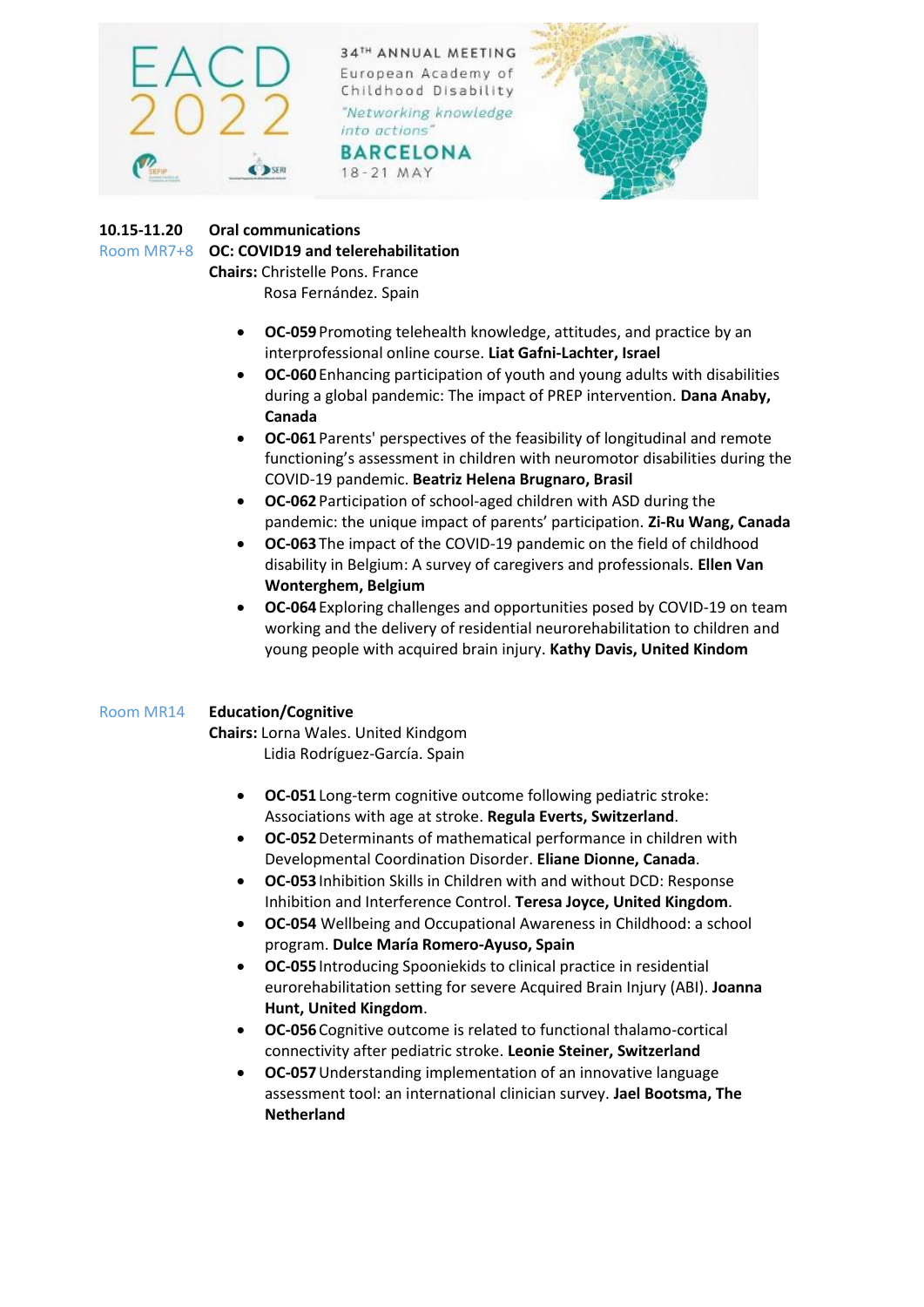

#### **10.15-11.30 Actualización en el manejo del paciente pediátrico afecto de mielomeningocele.** Room MR12+13

**Moderadora:** Mar Meléndez Plumed, España

- Manejo global del paciente con mielomeningocele desde una unidad multidisciplinar sin límite de edad. **Mar Meléndez- Plumed, España**
- Cirugía prenatal del feto afecto de defecto del tubo neural abierto**. Elena Carreras, España**
- Estimulación precoz y fisioterapia del niño con secuelas de mielomeningocele. **Esther Olalla Hernando y Glòria Samanes Agreda, España**.
- Protocolo del manejo urológico en el niño con mielomeningocele. **Romy Gander, España**
- Protocolo del manejo del hábito intestinal en el niño con mielomeningocele **Adriana Farré –Jimenez, España**

**11.30-12.15 Keynote. Quality of lfe after orthopedic surgery in ambulatory patients with** Plenary Room **cerebral palsy. Quality of life after orthopedic surgery in non-ambulatory patients with cerebral palsy Chair:** Bernard Dan. Belgium **Speakers**: Tom Novacheck, USA Wade Shrader, USA

## **12.15-13.15 Oral communications**

#### Plenary Room **OC: Early detection / prematury**

**Chairs:** Mijna Hadders-Algra. The Netherlands Susana Trallero: Spain.

- **OC-072**Perinatal and Neonatal Predictors and Neurocognitive Profile of Children with/at Risk for Developmental Coordination Disorder. **Anna-Mari Ylä-Kojola, Finlandia**.
- **OC-073**Motor, visuospatial and navigation functions in toddlers born preterm: preliminary analysis of a prospective longitudinal study. **Nuria Martin-Pozuelo, Spain.**
- **OC-074**Is the Alberta Infant Motor Scale at 12 months associated with motor and gait outcomes at 4-5 years in children born very preterm?. **Reem Albesher, Australia**
- **OC-075**Effects of early crawling training on the motor development of very premature infants. **Marianne Barbu-Roth, France**.
- **OC-076**Applications and Identification of Asymmetries in High-Risk Infants Using The General Movement Assessment and Hammersmith Infant Neurological Evaluation to Guide Early Intervention. **Jordan Avery, USA.**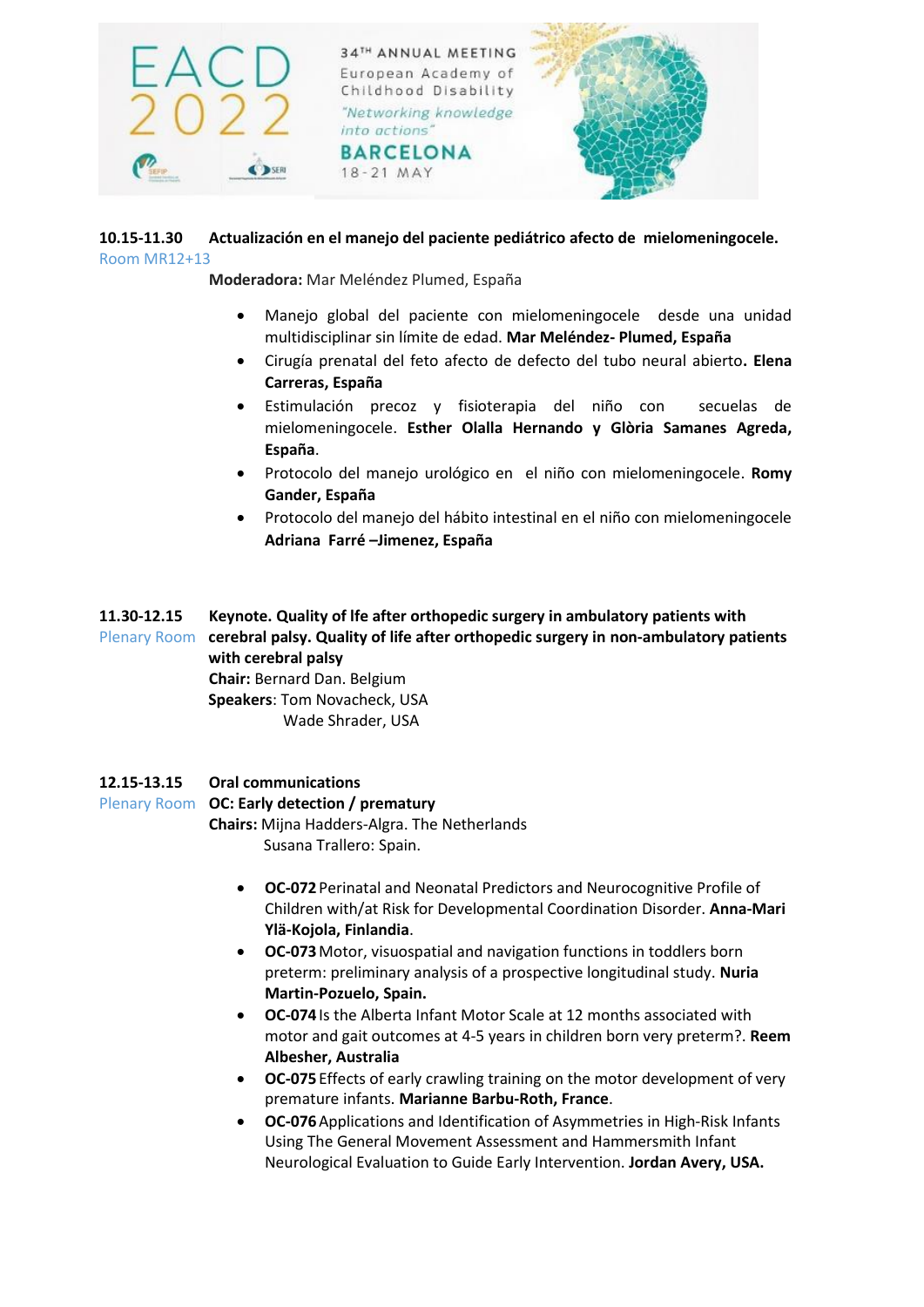

18-21 MAY



## **12.15-13.15 Sponsored Symposium**

**CLINIGEN** 

Room MR5+6 **Sialorrhoea in Paediatric Patients with Neurological Disorders in Europe**

- Welcome and introduction
	- Results of European Market Research. **Dr Henno Welgemoed, Clinigen Medical Affairs Director**
	- Sialorrhoea: Why it is time to reconsider our approach to management. **Professor Jeremy Parr, Professor of Paediatric Neurodisability, Newcastle University, UK**
	- Sialorrhea in Individuals with Cerebral Palsy: Care Pathwa Development. **Dr Laurie Glader, Section Chief, Division of Complex Care, Medical Director, Comprehensive Cerebral Palsy Program and Nationwide Children's Hospital, USA**
	- Live Panel Discussion. **Dr Henno Welgemoed, Professor Jeremy Parr, Dr Laurie Glader, Dr Jan van der Burg, Dr Karen van Hulst**

## **12.15-13.15 Oral communications**

#### Room MR7+8 **OC: Unilateral CP**

**Chairs:** Yannick Bleyenheuft. Belgium Laura Delgado. Spain

- **OC-077**Children with cerebral palsy show higher static, but not dynamic, motor fatigability in grip and pinch tasks than typically developing children. **Lieke Brauers, Belgium**
- **OC-078**Somatosensation in the dominant hand of children with unilateral cerebral palsy compared to typically developing children: How is the information processing? Preliminary results. **Patricia Jovellar-Isiegas, Spain**
- **OC-079**Best responders to Hand-Arm Bimanual Intensive Therapy Including Lower Extremities (HABIT-ILE) among children with unilateral cerebral palsy. **Enimie Herman, Belgium**
- **OC-080**Action Observation Training [AOT] to treat upper limb functions in infants with a unilateral brain lesion - a feasibility study . **Angela Botros, Switzerland**
- **OC-081**Neural correlates of mirror movements in children with arterial ischemic stroke. **Cristina Simon-Martinez, Spain**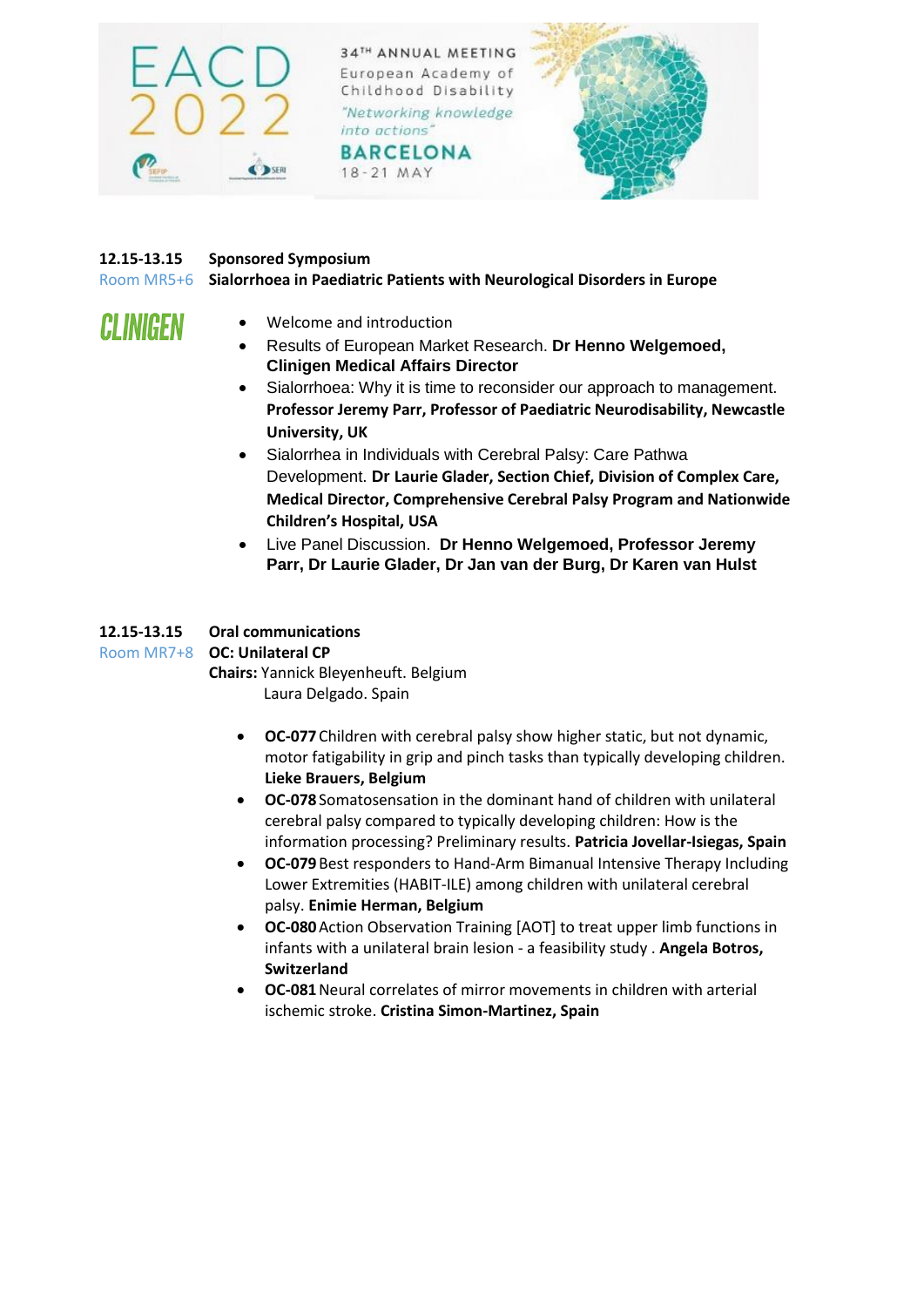

**BARCELONA** 18-21 MAY



## **12.15-13.15 Oral communications**

#### Room MR12+13 **OC: Assessments**

 **Chairs:** Katja Groleger. Slovenia Esther Toro. Spain

- **OC-082**Agreement of the World Health Organization Disability Assessment Schedule (WHODAS 2.0) between Parents and Youth with Physical Illness. **Mark Ferro, Canada**
- **OC-083**Challenge-20 test for measuring advanced motor skills in children with cerebral palsy: Age related norms with typically developing children. **Darko Milascevic, France**
- **OC-084**Test-retest reliability and agreement between observers for the Both Hands Assessment (BoHA) . **Gøril O. Johansen, Norwey**
- **OC-085**Physical activity energy expenditure predicts quality of life in school-age ambulatory children with spastic cerebral palsy. **Jinuk Lee, Corea**.
- **OC-086**Responsiveness and performance discrimination of a modified Jebsen-Taylor Test of Hand Function scoring for children with unilateral cerebral palsy. **Astrid Carton De Tournai, Belgium**

## Room MR14 **OC: Miscelanea**

**Chairs:** Mattijs Alsem. The Netherlands Rocio Puente. Spain

- **OC-087**A Retrospective Natural History Study of Physical Function in an Irish Duchenne Muscular Dystrophy Paediatric Population. **Aileen D'arcy, Irlanda**
- **OC-088**A retrospective study of the effect of Nusinersen and physiotherapy on specific motor skills in Spinal Muscular Atrophy. **Marina Vidal-Pedrós, Spain**
- **OC-089**Functional evolution according to the time of diagnosis and treatment of developmental dysplasia of the hip. **Beatriz Guzmán Illanes, Spain**
- **OC-090**Evaluation of the Effects of Family Socioeconomic Indicators, Family Burden Level on Child's Quality of Life in Adolescents with Cerebral Palsy. **Cemil Özal, Turkey**

**13.15-14.15 Lunch**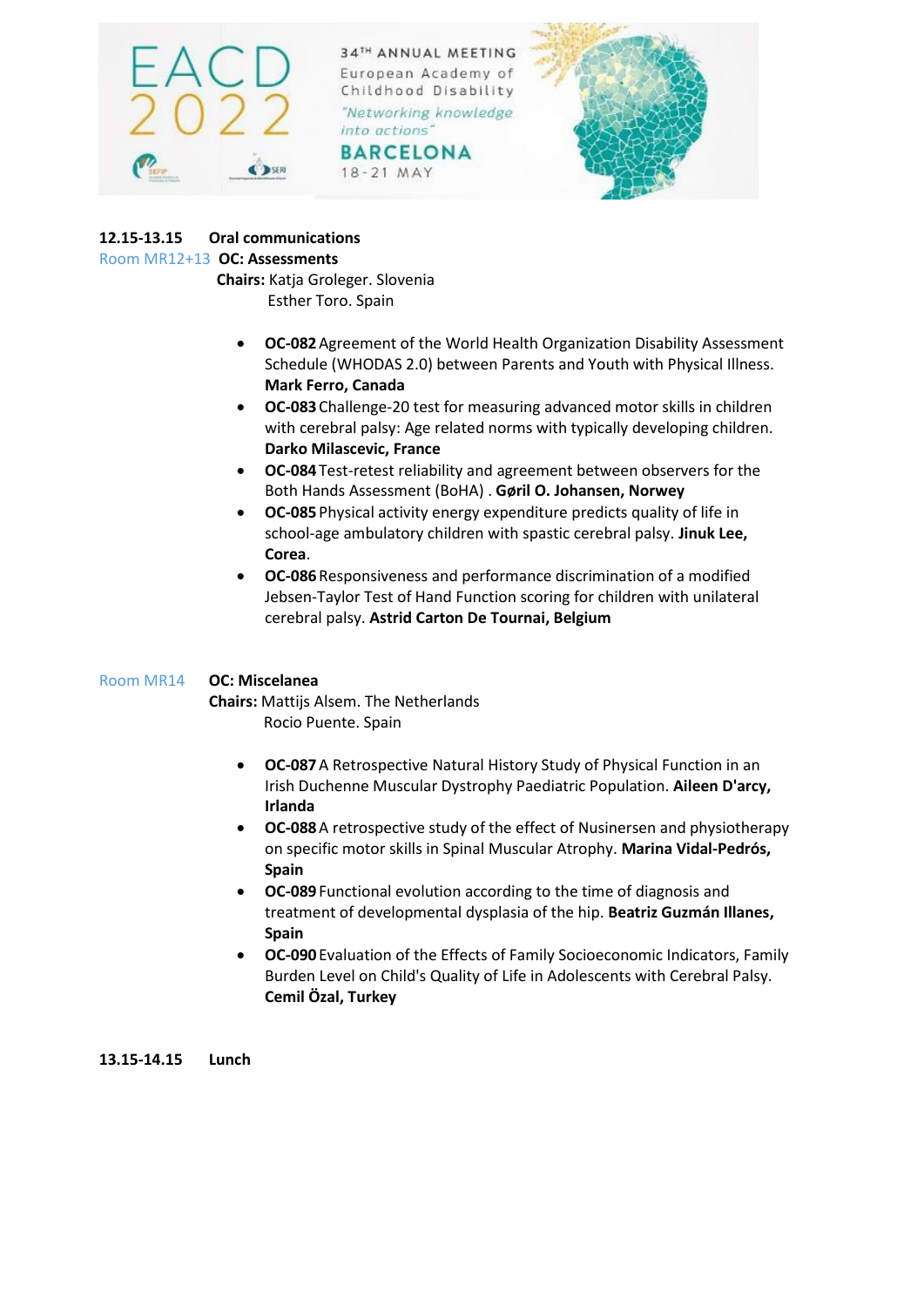

18-21 MAY



## **13.15-14.15 Sponsored Symposium**

## Room MR5+6 **The changing face of Spinal muscular atrophy**

# Roche

- Evolving SMA phenotypes in a new therapeutic era**. Eduardo F. Tizzano, Spain**
- Respiratory care in children with SMA**. Sandra Espinosa, Spain**
- The impact of physical therapy on disease progression: motor outcomes and orthopedic consideration. **Giorgia Coratti, Italy**

## Room MR7+8 **New ways for treating drooling in children**



- Management of Sialorrhea in children. **Adrián Garcia-Ron. Spain**
- New opportunities in the management of Paediatrics Sialorrhea The SIPEXI Study (This study was funded by Merz Pharmaceuticals GmbH, Frankfurt/Main, Germany). **S. Berweck, Germany**

## **14.15-15.30 Oral communications**

Plenary Room **European Society for Movement Analysis in Adults and Children (ESMAC) Chair:** Morgan Sangeux, France Elegast Monbaliu, Belgium

- **OC-098**The impact of BMI progression on gait kinematics in children with cerebral palsy. **Karen Brady, Irlanda**
- **OC-099** Gait of preschool-age children born very preterm at risk for developmental coordination disorder**. Reem Albesher, Australia**
- **OC-100**Long term goal attainment results of Robot Assisted Gait Therapy in Cerebral Palsy Children - a large cohort prospective study. **Oliwia Śliwiana, Polonia**
- **OC-101**Reliability of the GAIT.SCRIPT interpretation tool to systematically assess gait impairments in children with spastic cerebral palsy. **Sarah Dekker, The Netherlands**
- **OC-102**The effect of prolonged walking on gait in children with cerebral palsy. **Marjolein Van Der Krogt, The Netherlands**
- **OC-103**The medium-term effects of selective dorsal rhizotomy on gait compared to a matched cerebral palsy control group: a follow-up study. **Andrea Marron, Irlanda**
- **OC-104** Development of the Walking Ability Level Classification System (WALCS) in cerebral palsy patients: inter-observer agreement, bio-psychosocial factors and implementation guidelines. **Ignacio Martínez Caballero/María Galán Olleros, Spain**.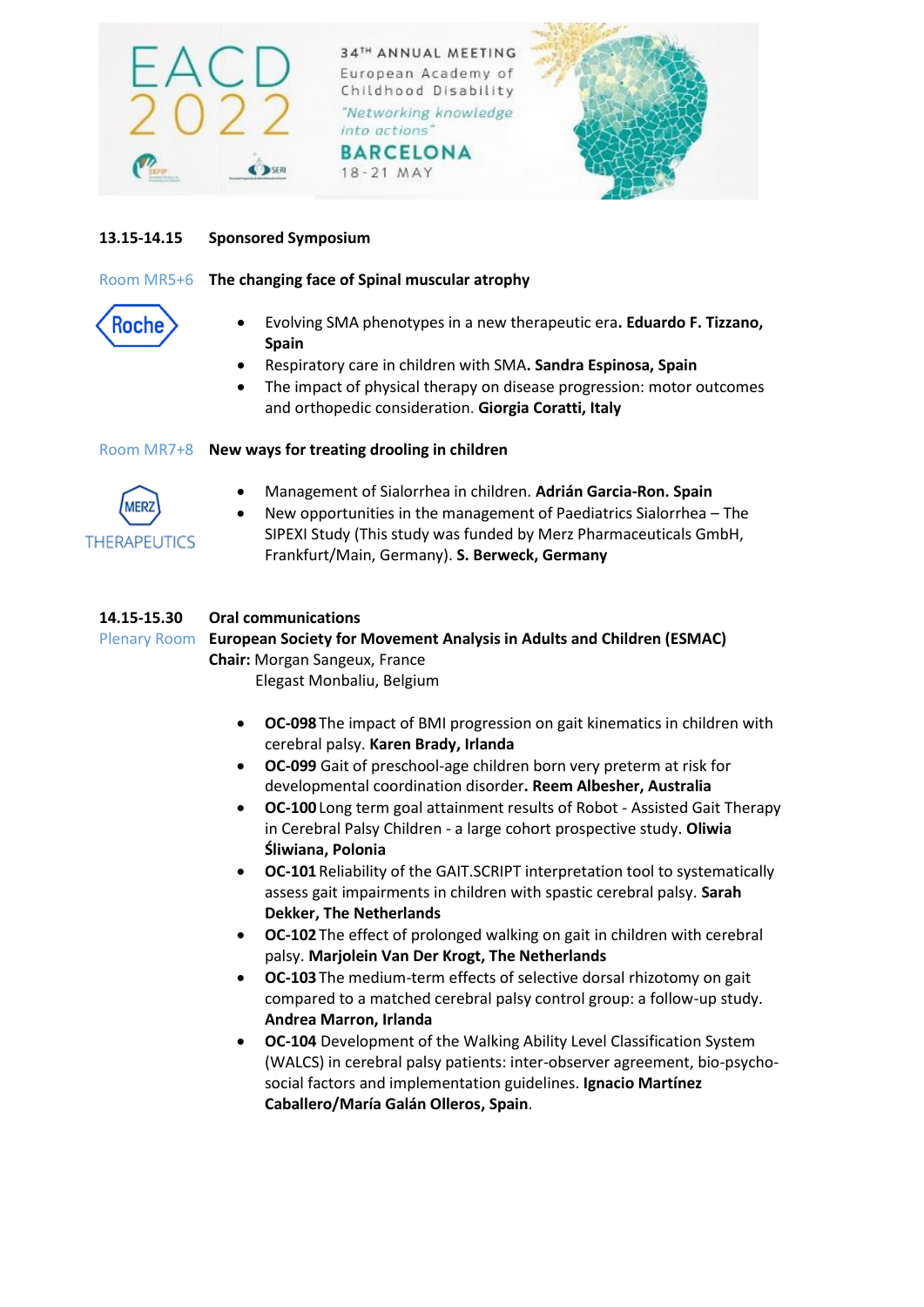

**BARCELONA** 18-21 MAY



## **14.15-15.30 Oral communications**

Room MR5+6 **OC: Brain imagery / Neurophysiology**

**Chairs:** Els Ortibus. Belgium Cristina Simón. Switzerland

- **OC-091**Exploring structural brain connectomes and its impact on sensorimotor function in children with unilateral cerebral palsy. **Lisa Mailleux, Belgium**.
- **OC-092**Cerebral blood flow and cognitive outcome after pediatric stroke to the middle cerebral artery. **Regula Everts, Switzerland**
- **OC-093**Structural brain damage and high level visual function in children with cerebral palsy due to periventricular leukomalacia. **Francesca Tinelli, Italy**
- **OC-094**Functional and structural brain connectivity in children with bilateral cerebral palsy compared to age-related controls and in response to intensive rapid-reciprocal leg training. **Diane Damiano, USA**
- **OC-095**Cerebral blood flow and its association with cognitive and motor performance in pediatric cancer survivors. **Kirstin Schuerch, Switzerland**
- **OC-096**Corpus callosum white matter microstructures links to cognitive performance and functioning laterality in preterm and term born children. **Louise Rönnqvist, Sweden.**
- **OC-097**Asymmetry in sleep spindles predicts motor outcome in infants with unilateral brain injury. **Viviana Marchi, Italy**.

## Room MR7+8 **OC: Participation**

**Chairs:** Jackie Casey. Sweden

María Gómez Vela. Spain

- **OC-105**Daily Functioning in Children with Developmental Coordination Disorder. How Do Learning, Performance and Participation Correlate?. **Laura Delgado-Lobete, Spain**
- **OC-106**A French national survey about innovative solutions needs to facilitate children and young with disabilities daily life and participation: An Artificial Intelligence-based analysis. **Johanne Mensah-Gourmel, France**
- **OC-107** Capturing participation patterns among transition-aged youth with visual impairments. **Mallory Ryan. Canada**
- **OC-108**Characterization of participation at home of infants with and without biological risk in the first year of life. **Beatriz Helena Brugnaro, Brasil**
- **OC-109**Supporting Participation of Children with and without Neurodevelopmental Conditions. The Role of Social and Physical Environment. **Laura Delgado-Lobete, Spain**
- **OC-110**Driving a wheelchair: you need to train to master the task. **Katja Groleger Srsen, Slovenia**
- **OC-111**Tailor-made tricycles in rehabilitation. **Berit Gjessing. Beitostølen, Norway**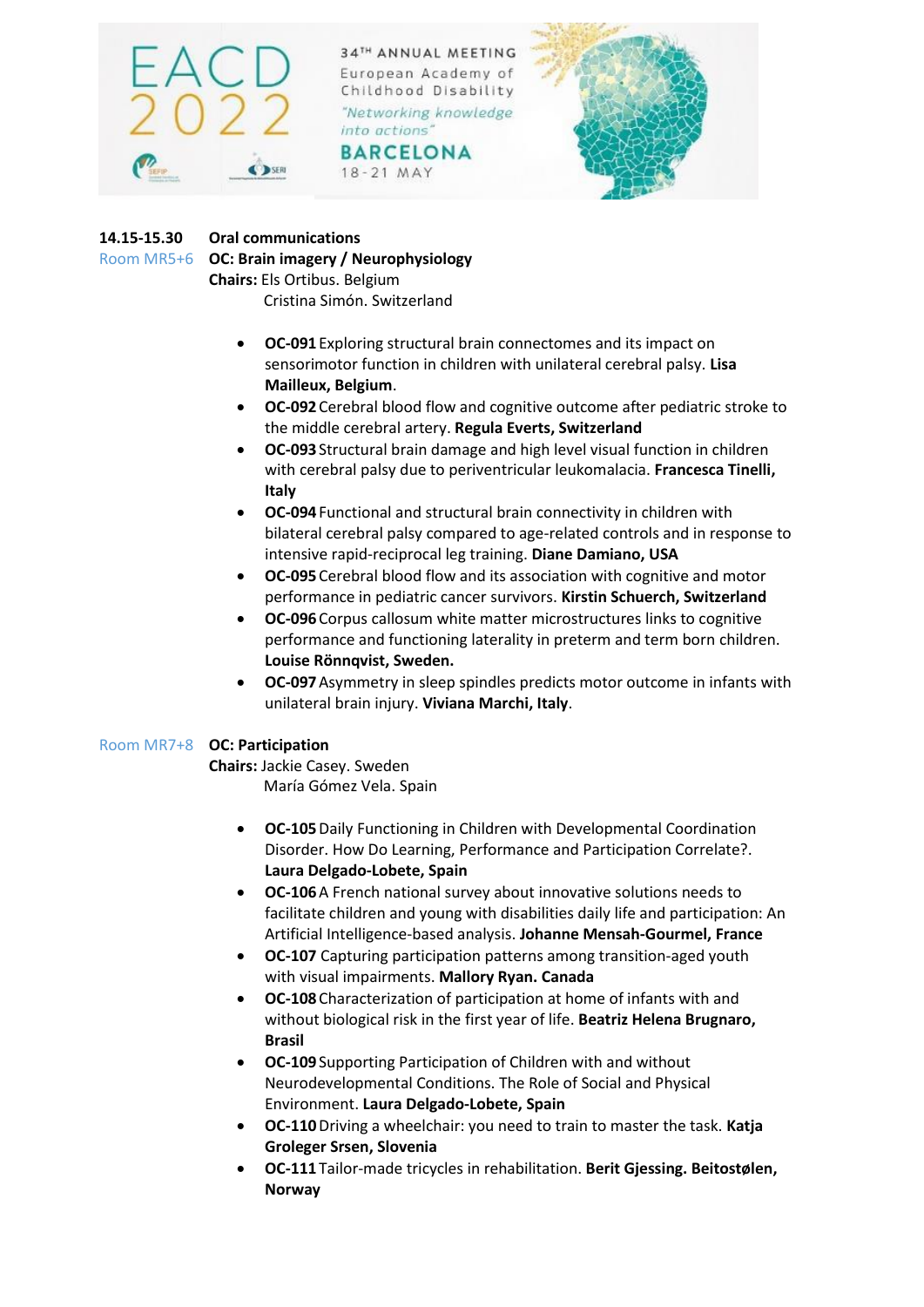

**BARCELONA** 18-21 MAY



## **14.15-15.30 Oral communications**

#### Room MR14 **OC: Programmes**

**Chairs:** Nana Nino Tatishvili. Georgia Rocío Palomo. Spain

- **OC-112** PERRIN Next Step: Better Together from Knowledge to Active practice. **Maureen Bult-Mulder, The Netherlands**.
- **OC-113** Introducing PRISM to clinical practice in residential neurorehabilitation setting for severe Acquired Brain Injury (ABI). **Lorna Wales, United Kingdom**.
- **OC-114** Cerebral Palsy as an Underlying Cause of Death**. Mark Peterson, USA**.
- **OC-115** ARRoW-CP: Gait rehabilitation with an Active Video Game for Children with Cerebral Palsy. Preliminary results. **Anne-Laure Guinet, France**

## **14.15-15.30 Dolor crónico en la infancia.**

## Room MR12+13

**Moderadora:** Beatriz de la Calle García, España

- Los niños también sufren dolor crónico. **Beatriz de la Calle García, España**
- Neurobiología del dolor y la analgesia en niños. **Juana Gallar Martínez, España**
- Tratamientos en Rehabilitación: **Inmaculada Riquelme, España**
- Psicología y dolor Infantil**. Jordi Miró, España**
- **15.45-16.30 Keynote. How to communicate prognostic information to families through GMFCS**  Plenary room **and set realistic goals together. Chair:** Arnab Seal. United Kingdom **Speaker:** Peter Rosenbaum, Canada
- **16.30-17.00 Coffee break**

## **17.00-18.30 Adaptation of HABIT-ILE in children with bilateral CP to different dosage,**  Plenary Room **schedules and cultures**

**Speakers:** Yannick Bleyenheuft, Belgium Leanne Sakzewski, Australia Andrew M. Gordon, USA

Transferability and adaptability of the HABIT-ILE concept to different schedules, clinical or cultural needs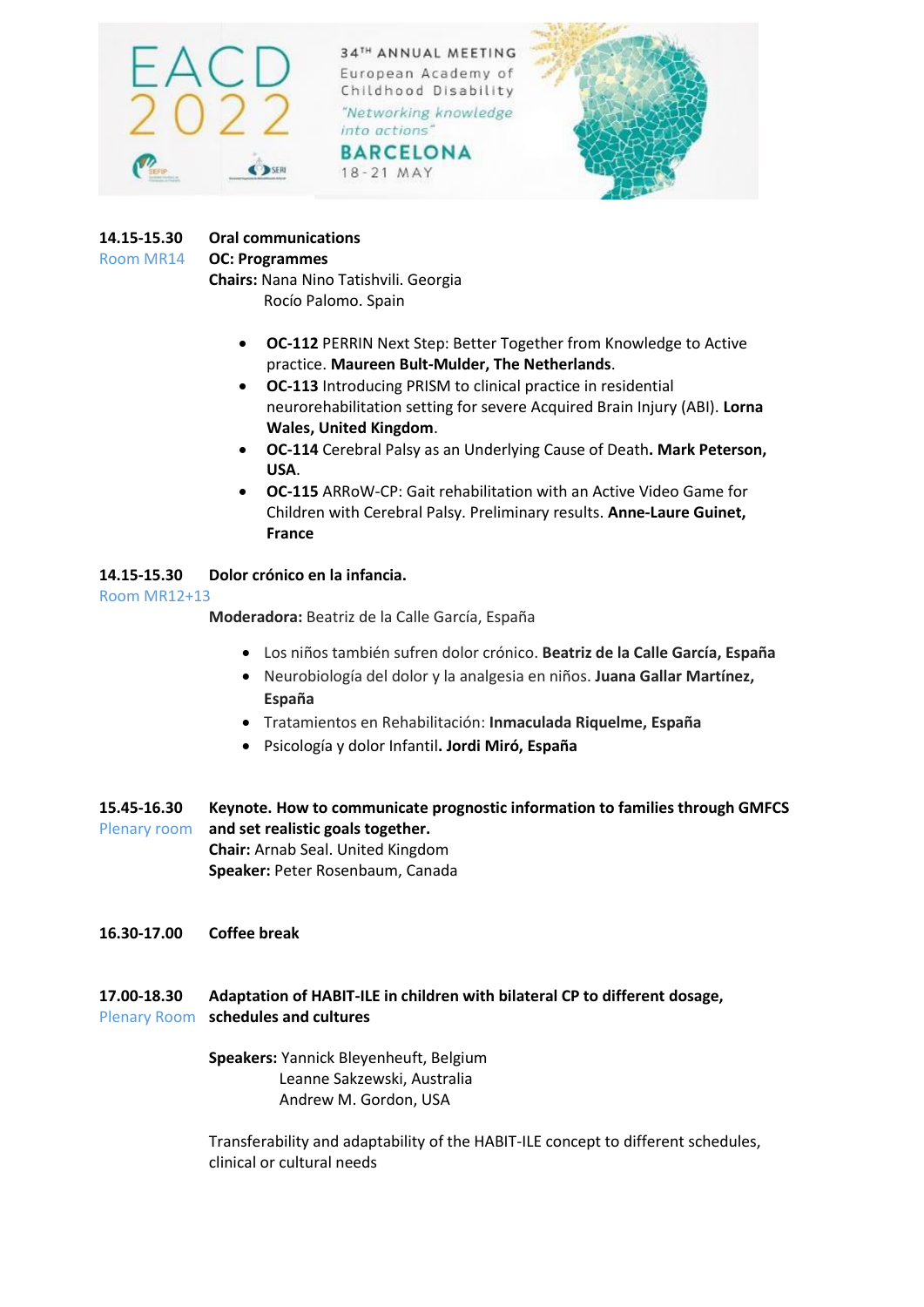

18-21 MAY



#### **17.00-18.30 BORNTOGEtTHERe: Implementation of early detection, surveillance, and**  Room MR5+6 **intervention service delivery in infants at risk for cerebral palsy in Europe, SriLanka and Remote Queensland, Australia**

## **Chair:** Andrea Guzzetta **Speakers:** Andrea Guzzetta, Nana Tatishvili, Roslyn Boyd, Giuseppina Sgandurra

- Project description
- ED, ES and EI principles
- LEAP-CP international experience
- Discussion

#### **17.00-18.30 Feeding intolerance in children with severe neurological impairment - an**  Room MR7+8 **increasing threat to life. An international comparison of the definitions, assessment and management approaches**

**Chair:** Giuliana Antolovich, Australia

- Feeding failure the next frontier in severe neurodisability. **Zoe Mccallum, Australia**
- Symptoms and conditions of the dysfunctional gastrointestinal tract in severe neuro-disability. **Monica Cooper, Australia**
- Approaches to palliative care in end-stage feeding intolerance. **Bronwyn Sacks, Australia**
- International approaches to assessing and managing feeding intolerance in neurodisability. **Catherine Diskin, Australia**
- The hidden family burden of feeding intolerance in paediatric neurodisability. **Ingrid Sutherland, Australia**

## **17.00-18.30 Families Support Group**

Room MR14 **Chairs:** Teresa Mano Da Costa. Portugal Claudia Tecglen. Spain

- **OCF-01** Co-designing resources to improve the transition from child to adult health services for young people with cerebral palsy: A design thinking approach. **Jennifer Fortune. Irlanda**
- **OCF-02** The patient and public involvement (PPI) of adults with cerebral palsy in doctoral research during the pandemic: reflections on the process, challenges, impact and experiences. **Manjula Manikandan. Irlanda**
- **OCF-03** "Finding better ways to put therapy into practice" How functional goal-setting for daily activities (i-ADL) can be used in an e-health environment to better meet family needs and improve rehabilitation outcomes. **Inez van der Ham. The Netherlands**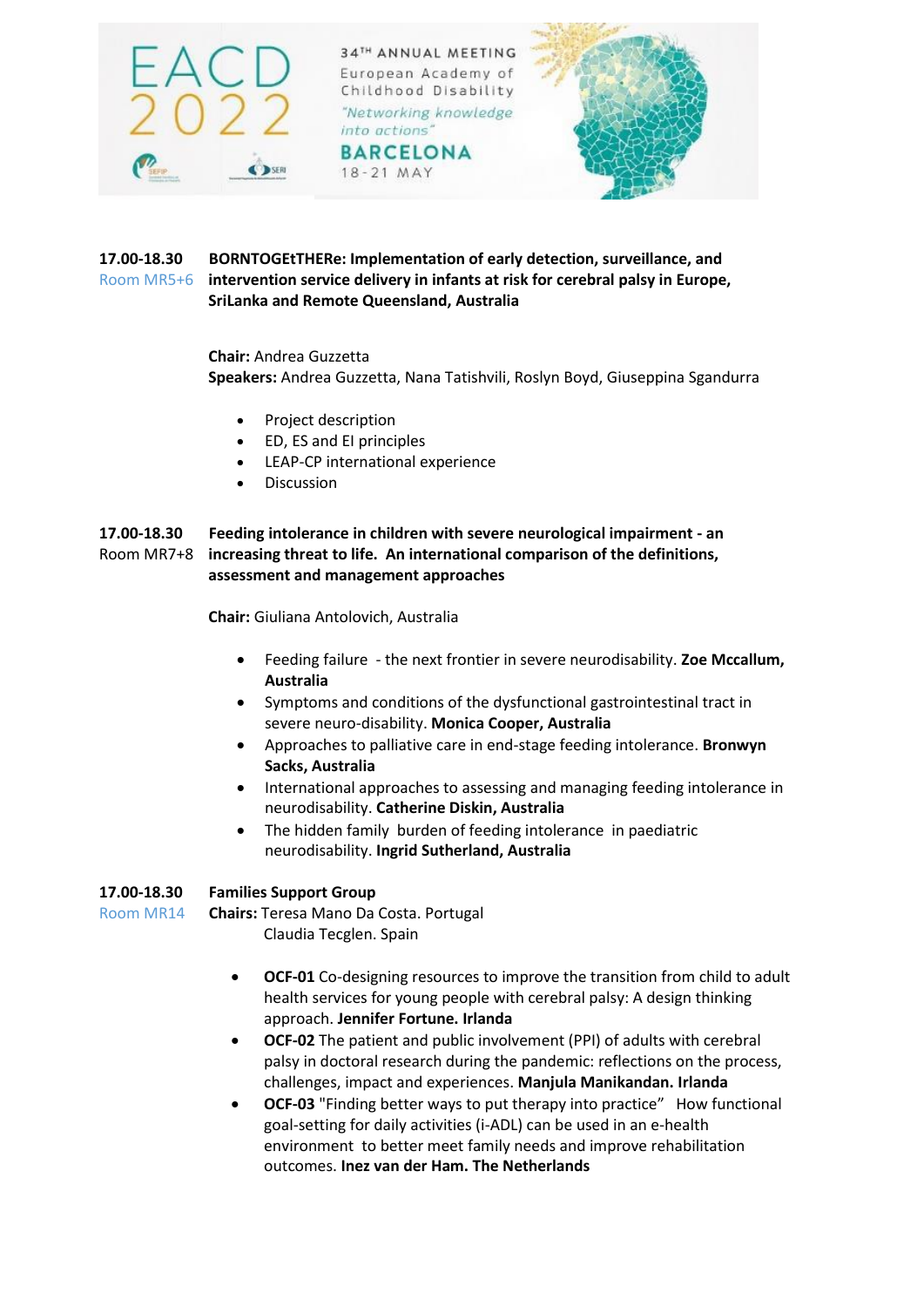

18-21 MAY



## **17.00-18.30 Families Support Group**

Room MR14 **Chairs:** Teresa Mano Da Costa. Portugal Claudia Tecglen. Spain

- **OCF-04** Early childhood intervention from theory to practice, by families eyes. **Isabel Catarina Martins. Portugal**
- **OCF-05** Passion for potential: developing expectation environments. **Beth Moulam. United Kingdom**
- **OCF-06** Lived experience of parents through a standard structured universal practice model of intervention called Kolkata Development Model. **Anja Bhattacharya. India**
- **OCF-08** What are your superpowers? Why families need strengths based approach. **Katarzyna Swieczkowska. Polonia**

## **17.00-18.30 Guía de consenso española de los productos de apoyo para la movilidad y el**  Room MR12+13**posicionamiento en bipedestación y sedestación.**

**Ponentes:** Juan Andres Conejero, Lourdes Macias, Patricia Jovellar, Gloria Pomares, Mercedes Martinez

**20.00 Gala Dinner**

*Saturday, May, 21st 2022* 

**07.30–08.45 Technology & Innovation - Special Interest Session** Plenary Room

## **07.30-08.45 Video coaching in home-based upper limb training programs for infants and**  Room MR5+6 **toddlers with (a high risk of developing) unilateral Cerebral Palsy**

- Introduction. **Pauline Aarts, The Netherlands**
- 'Ingredients' of video coaching illustrated with videos. **Ingrid van den Tillaar, The Netherlands**
- Parents' experiences as a training provider in a home-based upper limb training program using a video coaching approach. **Anke Verhaegh, The Netherlands**
- Implications for clinical practice. **Judith van Munster, The Netherlands**
- Discussion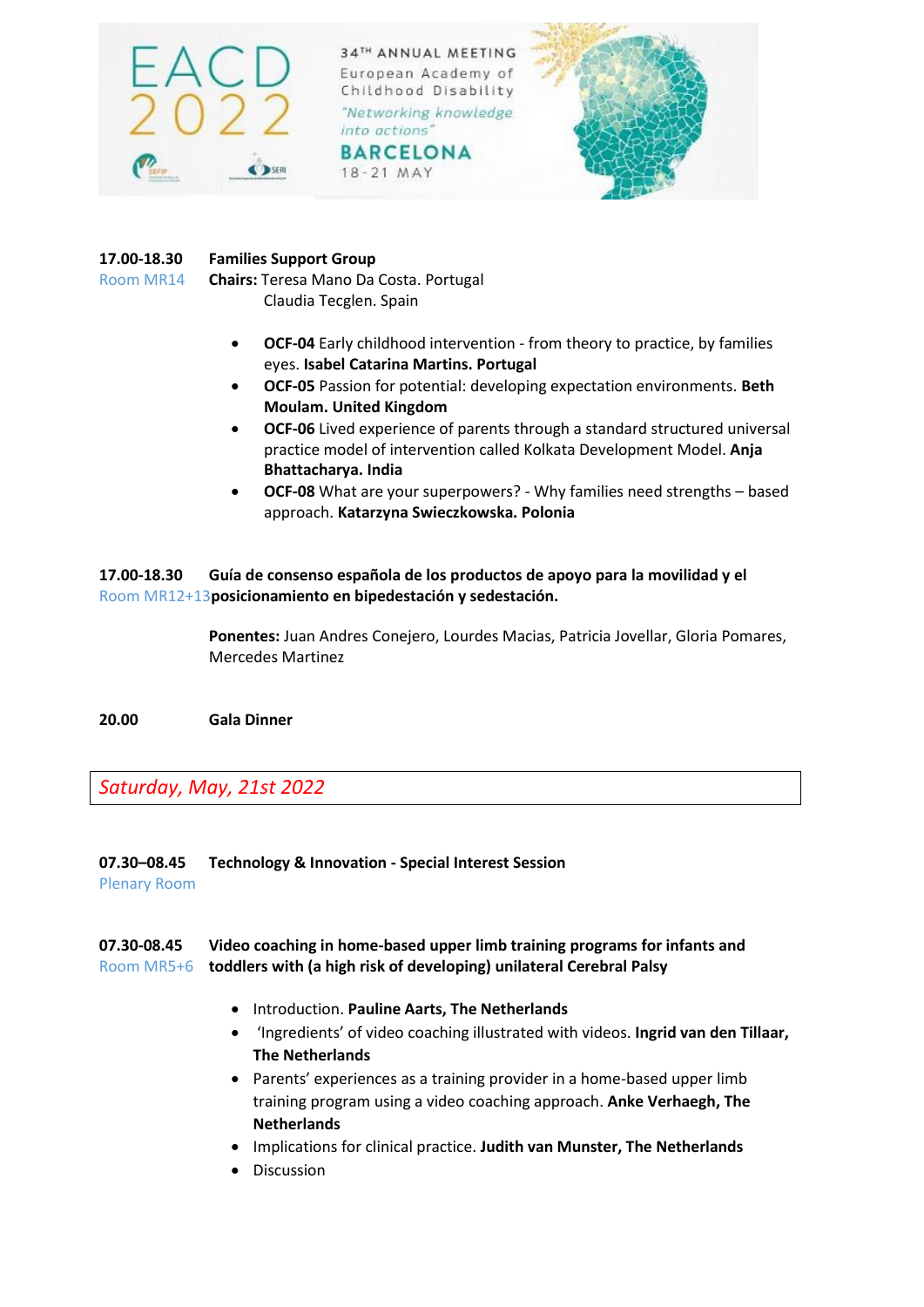

## **07.30-08.45 Movement Disorder-Childhood Rating Scale 0-3 - Revised (MD-CRS 0-3 R): an**  Room MR7+8 **updated tool for the evaluation of movement disorders in the first years of life**

**Chair:** Roberta Battini, Italy

- MD-CRS history. **Roberta Battini**, **Italy**
- MD-CRS 0-3 R assessment tool. **Roberta Scalise, Italy**
- MD-CRS Psychometric properties. **Giuseppina Sgandurra, Italy**
- MD-CRS 0-3 R videoprotocol and rater manual. **Valentina Menici, Italy**
- Practical session on how to score MD-CRS 0-3. **Valentina Menici, Roberta Scalise, Giuseppina Sgandurra, Roberta Battini, Italy**

| 07.30-08.45 | A model of muscle deformity in spastic cerebral palsy |
|-------------|-------------------------------------------------------|
| Room MR14   | <b>Chair: Adam Shortland, UK</b>                      |

- A primer in muscle physiology. **Adam Shortland, UK**
- The development of the neuromuscular system. **Martin Gough, UK**
- Neurological and myological phenomena in cerebral palsy. **Adam Shortland, UK**
- A pathophysiological model of the development of deformity in spastic cerebral palsy. **Martin Gough, UK.**

#### **07.30-08.45 Actualización del abordaje interdisciplinar en hemiplejia.**

Room MR12+13 **Moderadora:** Verónica Robles García, España

- Programas domiciliarios y campamentos en la hemiplejia infantil**. Patricia Roldan, España**
- El rol de las familias en la intervención fisioterapéutica. **Rocío Palomo, España**
- Abordaje de la espasticidad en la hemiplejia infantil. **Ana Melián Suarez, España**
- Soluciones tecnológicas para la vida diaria en la hemiplejia infantil: **Thais Pousada García/ Verónica Robles, España**

#### **07.30–08.45 Adult lifespan Special interest group (SIG)**

Room MR3

- Introduction. **Elisabet Rodby Bousquet, Sweden**
- Health, sleep, physical activity. **Mark Peterson, USA**
- Lessons learned MyStory project. **Jan Willem Gorter. The Netherlands**
- Knowledge translation. **Emma Livingstone**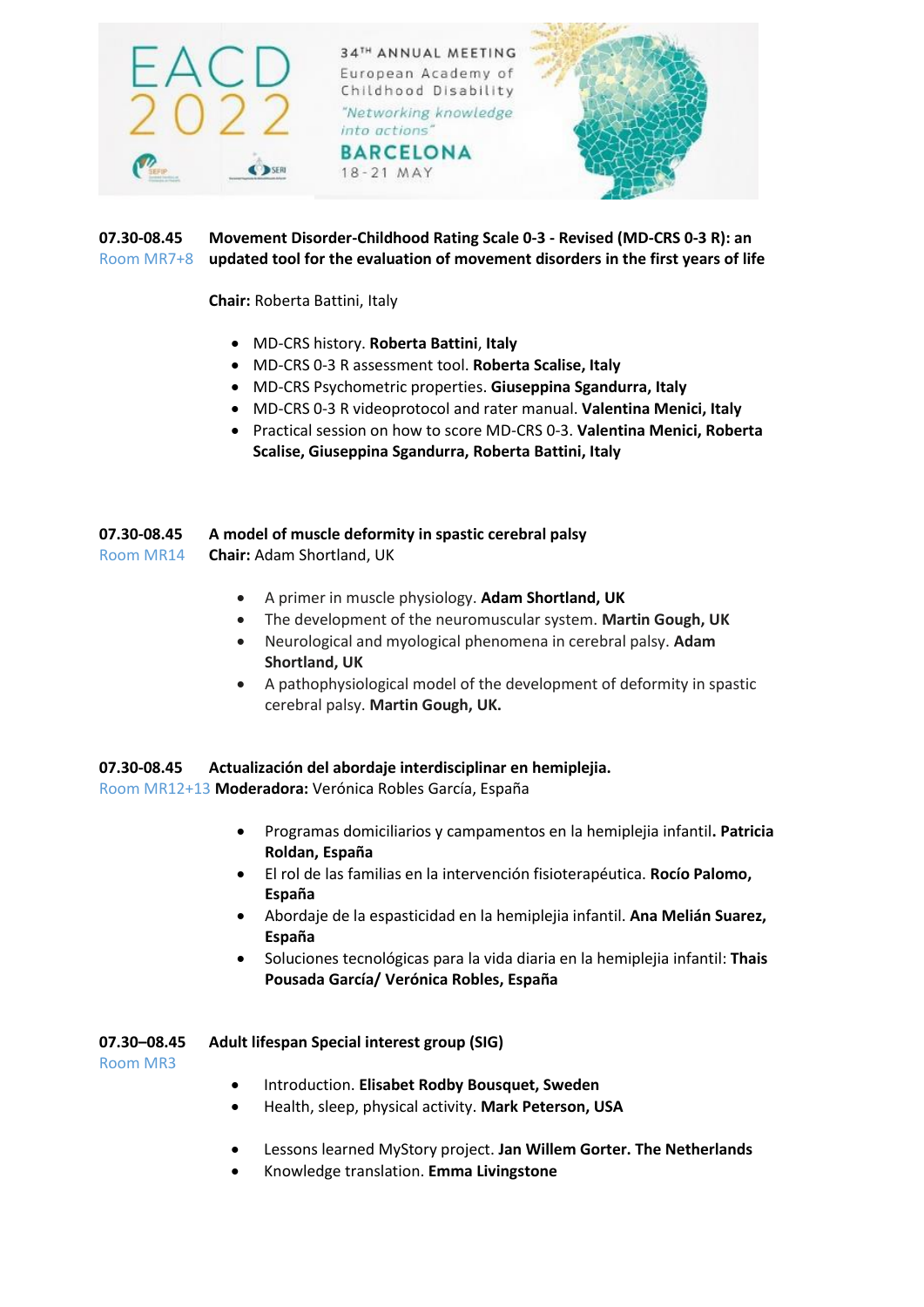

**BARCELONA** 18-21 MAY



**09.00-09.30 Keynote. Augmenting mobility in early childhood**  Plenary room **Chair:** Ginny Paleg. USA **Speaker:** Roslyn Livingstone, Canada

**09.30-10.00 Coffee break**

**10.00-11.30 Innovations in measuring dystonia and choreoathetosis using sensors in children**  Plenary room **and youth with dyskinetic cerebral palsy**

- Introduction. **Annemieke Buizer, The Netherlands**
- Current practice within clinics & research**. Elegast Monbaliu, The Netherlands & Helga Haberfehlner, Belgium**
- Use of mobile sensors to evaluate dystonia and choreoathetosis. **Inti Vanmechelen, Belgium**
- Measuring in a home-based environment. **Helga Haberfehlner, The Netherlands**
- Future perspectives in a clinical context. **Laura Bonouvrié, The Netherlands & Elegast Monbaliu, Belgium**
- Discussion Q&A

## **10.00-11.30 Strategies and Case Examples of the Implementation of the F-words for Child** Room MR5+6 **Development at an Organizational Level**

**Speakers:** Rachel Teplicky, Canada Brittany Harding, Canada Kim Hesketh, Canada Danijela Grahovac, Canada

## **10.00-11.30 Unilateral Cerebral Palsy (UCP): What path to follow in the treatment of the**  Room MR7+8 **affected upper limb? New approaches to increase the manual functionality**

- New perspectives in the upper limb rehabilitation of children with UCP. **Maribel Ródenas, Spain**
- ¿Action observation therapy. Which is the role of the observation and of the action in its effectiveness? **Giuseppina Sgandurra, Italy & Elena Beani, Italy**
- ¿CIMT and/or BIT. Do these therapies have the same effect in children with UCP with different levels of bimanual functional performance? **Rocio Palomo, Spain**
- Evidences of Neuroplasticity. **Andrea Guzzetta, Italy**
- Parents' perspectives. **Xenia Díaz, Spain**
- Open Discussion